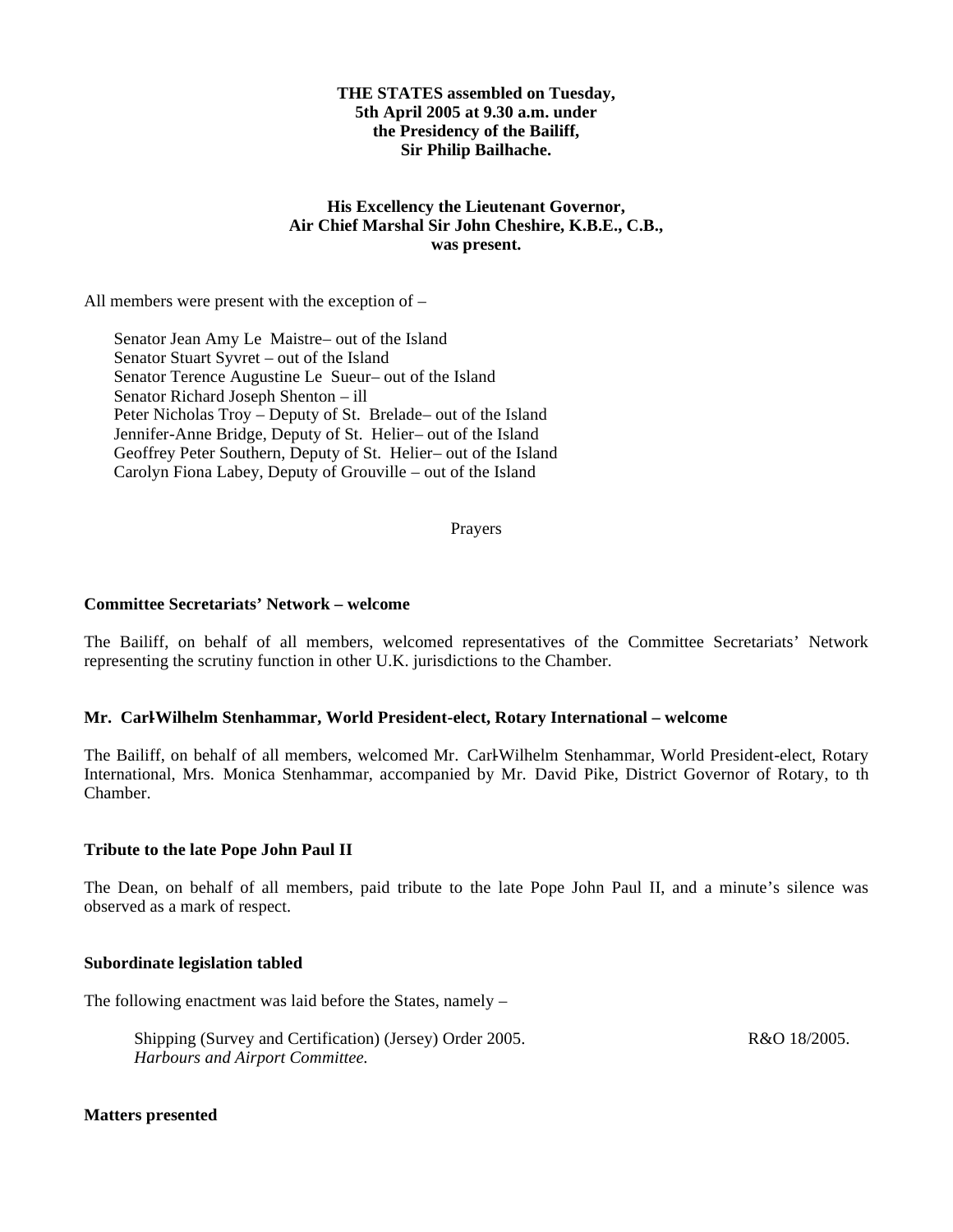The following matters were presented to the States –

| Administrative Decisions (Review) (Jersey) Law 1982, as amended: report of the<br>Administrative Appeals Panel for 2003 – 2004.<br>Presented by the Privileges and Procedures Committee. | R.C.19/2005.       |
|------------------------------------------------------------------------------------------------------------------------------------------------------------------------------------------|--------------------|
| Draft Waste Management Strategy: Shadow Scrutiny Panel Report.<br>Presented by Deputy R.C. Duhamel of St. Saviour.                                                                       | S.R.4/2005.        |
| Migration: monitoring and regulation $(P.25/2005)$ – comments.<br>Presented by the Finance and Economics Committee.                                                                      | P.25/2005.<br>Com. |
| Draft Competition (Jersey) Law 2005 (Appointed Day) Act 200- (P.37/2005):<br>comments.<br>Presented by the Finance and Economics Committee.                                              | P.37/2005.<br>Com. |

THE STATES ordered that the said reports be printed and distributed.

## **Matters noted – land transactions**

THE STATES noted an Act of the Finance and Economics Committee dated 10th March 2005, showing that, in pursuance of Standing Orders relating to certain transactions in land, the Committee had approved –

- (a) as recommended by the Education, Sport and Culture Committee, the entering into of a Deed of Arrangement with Mr. Gregory Revell Smith and Mrs. Angela Jane Smith, née Mucklow, owners of Les Huriaux Cottage, La Moye, St. Brelade, in order, (as detailed in a report dated 11th October 2004 of the Director of Property Services), to ratify and confirm clauses created in the contract of purchase by Mr. and Mrs. Smith of Les Huriaux Cottage from Mr. Nicholas Albert Le Gallais, dated 23rd May 2003 in relation to right of way and passage over the roadway or avenue belonging to Mr. Le Gallais in that area in order to come and go from Les Huriaux Cottage to La Rue de la Moie – Mr. and Mrs. Smith being charged to pay their fair proportion of the maintenance and up-keep of the said road or avenue which they would use. It was recognised that, by contract dated 5th February 1993, Mr. Le Gallais ha leased to the public, (amongst other property), the land and part of the roads or avenues and strips of land described in the aforementioned report – which formed part of Les Creux Country Park. In addition, Mr. and Mrs. Smith would have the right to place, keep, maintain, upkeep, repair, replace and renew in the roadway or avenue (including the strips of land retained by Mr. Le Gallais and through which they had a right of way for all pipes, cables and conduits necessary to supply main services to Les Huriaux Cottage), with rights of access onto the roadway or avenue with or without workmen, tools and material in order to undertake such works  $-$  Mr. and Mrs. Smith being charged to undertake the work as quickly as possible to cause the least inconvenience possible to Mr. Le Gallais and to put the affecte areas in a good state after competing the works, with the right to Mr. Le Gallais to join to such service which would be established by Mr. and Mrs. Smith and contributing his fair proportion of the maintenance and upkeep thereof where they would be used in common. The whole in perpetuity. Mr. and Mrs. Smith were to be responsible for the publics reasonable legal fees in connection with verifying and passing this transaction;
- (b) as recommended by the Housing Committee, the lease to Les Amis Incorporated of the property known as Westley Lodge, St. Saviour for a period of 3 years from 1st September 2004, terminable by either party serving 6 months notice in writing, at an annual rent of £6,152.64 payable monthly in advance subject to annual review in line with the percentage increase in the Jersey Retail Price Index. The occupiers of the premises were to be residentially qualified under Regulation  $1(1)(a)$ -(h) of the Housing (Jersey) Law 1949, as amended, and the lessees would be responsible for contents insurance and would be expected to effect and maintain Public Liability Insurance cover for a sum of not less than £2 million. Each party was to be responsible for its own legal and professional fees arising from this transaction;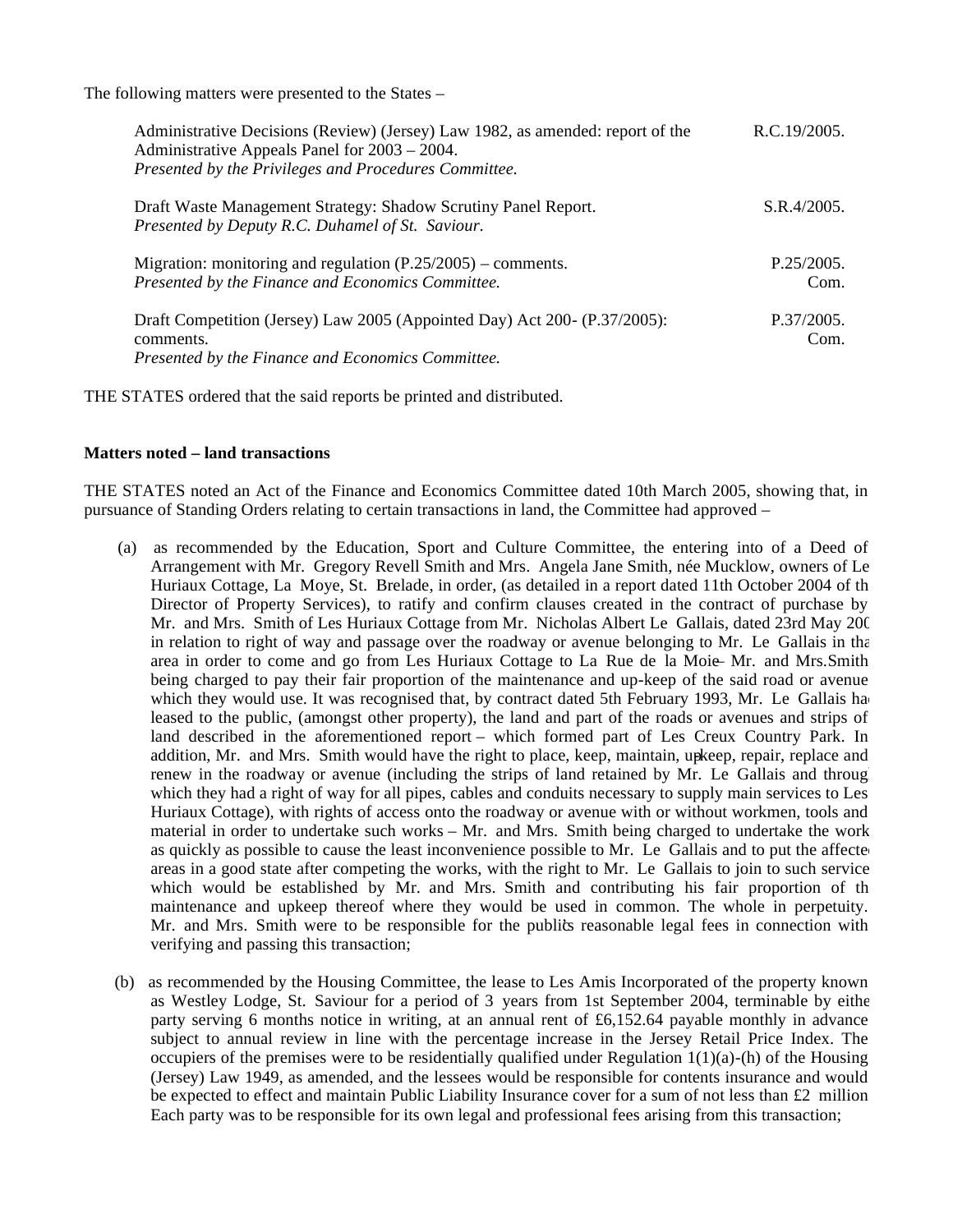- (c) as recommended by the Harbours and Airport Committee, of the lease to OMG Limited of accommodation at the Cargo Centre, Jersey Airport (Lettings Nos. B123, B124, B125, B126 and B127) for a period of one year from 1st January 2005, at an annual rent of £23,940;
- (d) as recommended by the Housing Committee
	- (i) the entering into of a Deed of Arrangement with Mr. Simon Hector and Mrs. Carol Ann Hector, né Griffin, in order to grant drainage rights to Mr. and Mrs. Hector as owners of the property known a 'Doordie', Trinity Hill, St. Helier, for a consideration of£4,500 and the payment of all professional and legal fees incurred by the public – estimated to be in the region of £250 and £350 respectively; and,
	- (ii) the entering into of a Deed of Arrangement with PAR Developments Limited, in order to grant drainage rights over public land at the property known as 'Doordie', Trinity Hill, St. Helier, for a consideration of £4,500 and the payment of all professional and legal fees incurred by the public – estimated to be in the region of £350 and £250 respectively.

## **Matters noted – acceptance of tender**

THE STATES noted an Act of the Finance and Economics Committee dated 24th March 2005, showing that, in pursuance of Rule 5 of the Public Finances (General) (Jersey) Rules 1967, as amended, the Committee had noted that the Education, Sport and Culture Committee, by Act dated 23rd February 2005, had accepted a fixed-price tender from Charles Le Quesne (1956) Limited for the construction of a new Sports Facility on the former Hautlieu School site, St. Saviour at a cost of£3,185,000, in a contract period of 64 weeks.

#### **Matters lodged**

The following matters were lodged "au Greffe" –

| Draft Planning and Building (Amendment No. 2) (Jersey) Law 200 (P.47/2005):<br>amendments.                                                   | $P.47/2005$ . Amd. |
|----------------------------------------------------------------------------------------------------------------------------------------------|--------------------|
| Presented by Deputy C.J. Scott Warren of St. Saviour.                                                                                        |                    |
| Machinery of Government: relationship between the Parishes and the Executive<br>$(P.66/2005)$ – amendment.                                   | $P.66/2005$ . Amd. |
| Presented by the Connétable of St. Helier.                                                                                                   |                    |
| Island Plan 2002: amendment to policy H8 (Housing Development within the<br>Built-up Area).                                                  | P.69/2005.         |
| Presented by Deputy G.C.L. Baudains of St. Clement, and referred to the<br><b>Environment and Public Services Committee.</b>                 |                    |
| St. Helier Residents Parking: reduction in cost of permits.<br>Presented by the Connétable of St. Helier and referred to the Environment and | P.70/2005.         |
| <i>Public Services Committee.</i>                                                                                                            |                    |

## **Former School, Clearview Street, St. Helier: proposed sale – P.49/2004** *(re-issue***) – withdrawn**

THE STATES noted that, in accordance with Standing Order 22(3), the President of the Environment and Public Services Committee had instructed the Greffier of the States to withdraw the proposition regarding the Former School, Clearview Street, St. Helier, (P.49/2004*(re-issue)* lodged "au Greffe" on 30th March 2004.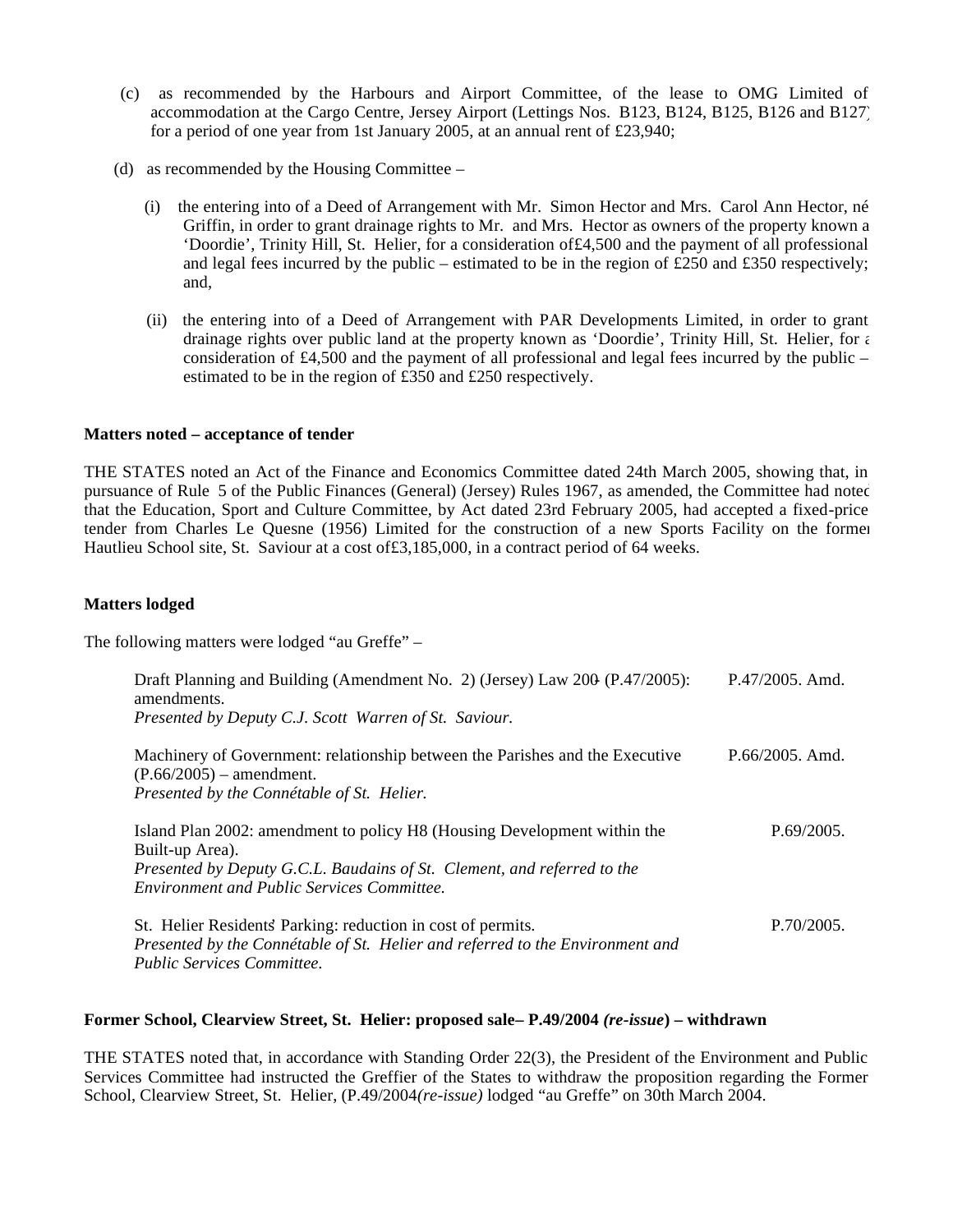## **Dean of Jersey: cessation of membership of the States – P.49/2005 – withdrawn**

THE STATES noted that, in accordance with Standing Order 22(3), Senator E.P. Vibert had instructed the Greffier of the States to withdraw the proposition regarding the Dean of Jersey: cessation of membership of the States – P.49/2005 lodged "au Greffe on 15th March 2005.

## **Arrangement of public business for the present meeting**

THE STATES confirmed that the following matter lodged "au Greffe" would be considered at the present meeting –

Draft Data Protection (Amendment) (Jersey) Law 200-. Lodged: 15th March 2005. *Finance and Economics Committee.* P.50/2005.

## **Removal of material from website – personal statement by Senator E.P. Vibert**

Senator Edward Philip Vibert made a personal statement in the following terms –

"I consider that P.68/2005, due to be debated this morning, to be a complete waste of the time of this Assembly when there is so much important work to be done.

 Whatever decision this Assembly makes on this issue, I will not abide by that decision if it means that I have to give up my rights of free speech; and that is what it will mean if the Assembly carries this proposition.

 The place for these disputes to be settled is in the Courts. If either the Director of the JFSC or his Deputy believes that I have defamed them it is open – as it is for any citizen – to seek relief through the Court system. In my opinion, any attempt to alter this situation through this Assembly is an affront to democracy and justice and I will not be part of it.

When the item comes to be debated I will leave the Chamber and go and do some real work for my constituents which awaits me, rather than take part in a useless debate.

 I take this opportunity to flag to the Assembly that I will be lodging a proposition calling for a full public inquiry into the activities of the JFSC, which are largely uncontrolled by the States."

## **Arrangement of public business for the present meeting**

THE STATES rejected a proposition of Deputy Jeremy Laurence Dorey of St. Helier that the Economic Development Committee be requested to withdraw the proposition regarding removal of material from website: Senator E.P. Vibert, (P.68/2005 lodged"au Greffe" on 22nd March 2005).

Members present voted as follows –

## Senator W. Kinnard Senator L. Norman Senator P.V.F. Le Claire Senator F.H. Walker Senator E.P. Vibert Senator P.F. Routier Connétable of St. Mary<br>
Connétable of St. Peter<br>
Senator P.F.C. Ozouf Connétable of St. Peter Senator P.F.C. Ozouf<br>
Connétable of St. Clement Connétable of St. Martin Connétable of St. Clement<br>
Connétable of Connétable of Connétable of Connétable of Connétable of St. Quen Connétable of Trinity

#### **POUR: 22 CONTRE: 22 ABSTAIN: 0**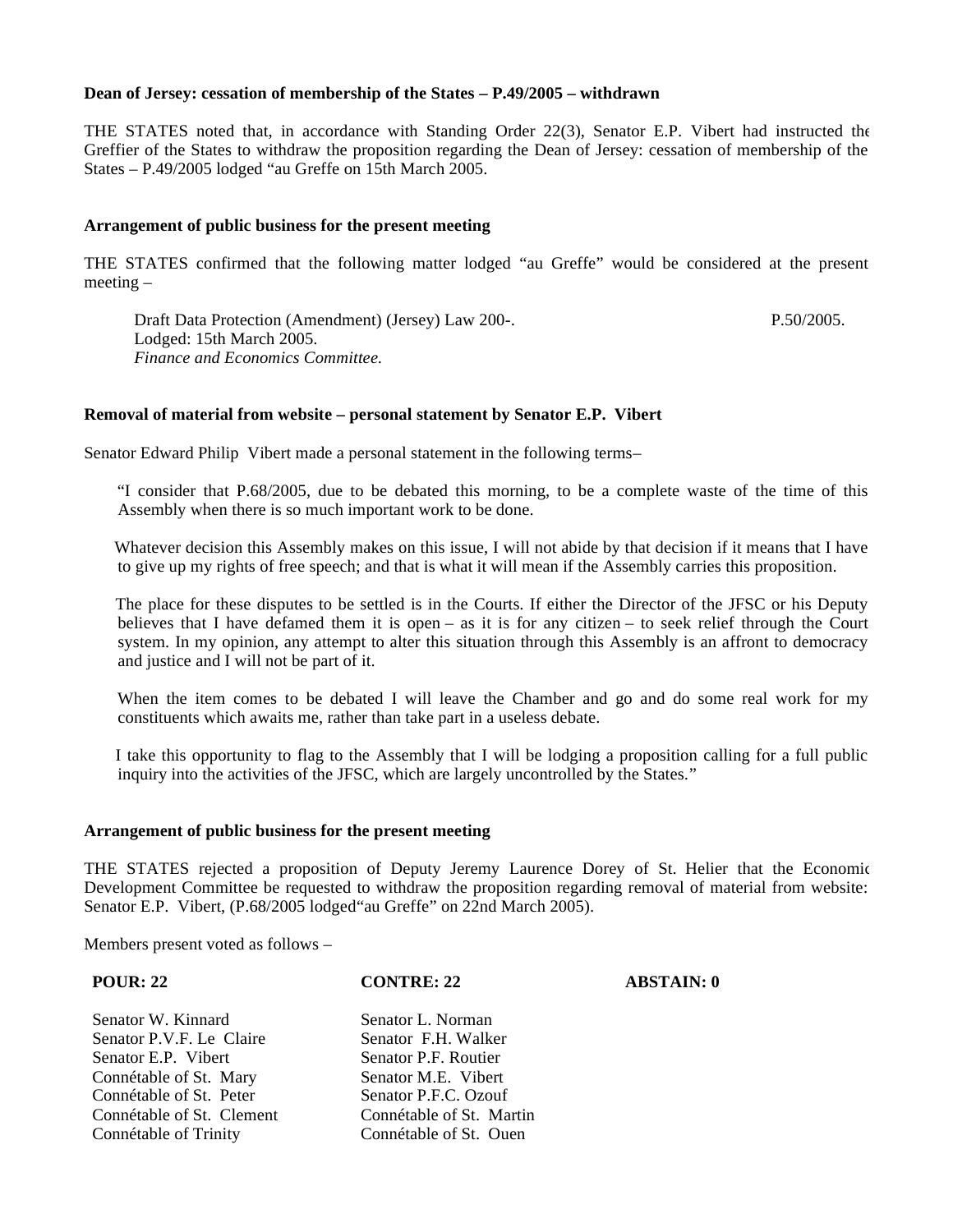| Connétable of Grouville      | Connétable of St. Saviour  |
|------------------------------|----------------------------|
| Connétable of St. John       | Connétable of St. Brelade  |
| Deputy R.C. Duhamel (S)      | Connétable of St. Helier   |
| Deputy A. Breckon (S)        | Connétable of St. Lawrence |
| Deputy of St. Martin         | Deputy of Trinity          |
| Deputy of St. John           | Deputy J.J. Huet (H)       |
| Deputy G.C.L. Baudains (C)   | Deputy T.J. Le Main (H)    |
| Deputy J.L. Dorey (H)        | Deputy M.F. Dubras (L)     |
| Deputy C.J. Scott Warren (S) | Deputy F.G. Voisin (L)     |
| Deputy R.G. Le Hérissier (S) | Deputy L.J. Farnham (S)    |
| Deputy J.A. Martin (H)       | Deputy J.B. Fox (H)        |
| Deputy J.A. Bernstein (B)    | Deputy of St. Mary         |
| Deputy S.C. Ferguson (B)     | Deputy of St. Ouen         |
| Deputy of St Peter           | Deputy M.A. Taylor (C)     |
| Deputy G.W.J. de Faye (H)    | Deputy J.A. Hilton (H)     |

There being an equality of votes, the Bailiff, in accordance with convention, exercised his casting vote against the proposition.

## **Arrangement of public business for the next meeting on 19th April 2005**

THE STATES confirmed that the following matters lodged "au Greffe" would be considered at the next meeting on 19th April 2005, and, adopting a proposition of the President of the Policy and Resources Committee, agreed that they would be considered in the following order –

| Economic Growth Plan.<br>Lodged: 1st March 2005.<br>Economic Development Committee.                                                                                                 | P.38/2005.                        |
|-------------------------------------------------------------------------------------------------------------------------------------------------------------------------------------|-----------------------------------|
| Equalisation of Welfare.<br>Lodged: 20th April 2004.<br>Deputy G.C.L. Baudains of St. Clement.                                                                                      | P.57/2004.                        |
| Equalisation of Welfare (P.57/2004): comments.<br>Presented: 25th May 2004.<br>Policy and Resources Committee.                                                                      | $P.57/2004$ , Com.                |
| Equalisation of Welfare (P.57/2004): comments.<br>Presented: 25th May 2004.<br><b>Employment and Social Security Committee.</b>                                                     | P.57/2004. Com.<br>(2)            |
| Machinery of Government: relationship between the Parishes and the<br>Executive.<br>Lodged: 22nd March 2005.<br>Policy and Resources Committee.                                     | P.66/2005.                        |
| Machinery of Government: relationship between the Parishes and the<br>Executive $(P.66/2005)$ – amendment.<br>Lodged: 5th April 2005.<br>Presented by the Connétable of St. Helier. | $P.66/2005$ . Amd.                |
| Land in St. Lawrence near Tesson Mill and Field 621, St. Brelade: rezoning.<br>Lodged: 22nd February 2005.                                                                          | P.33/2005.<br>$(re\text{-}issue)$ |

*Deputy J.A. Hilton of St. Helier.*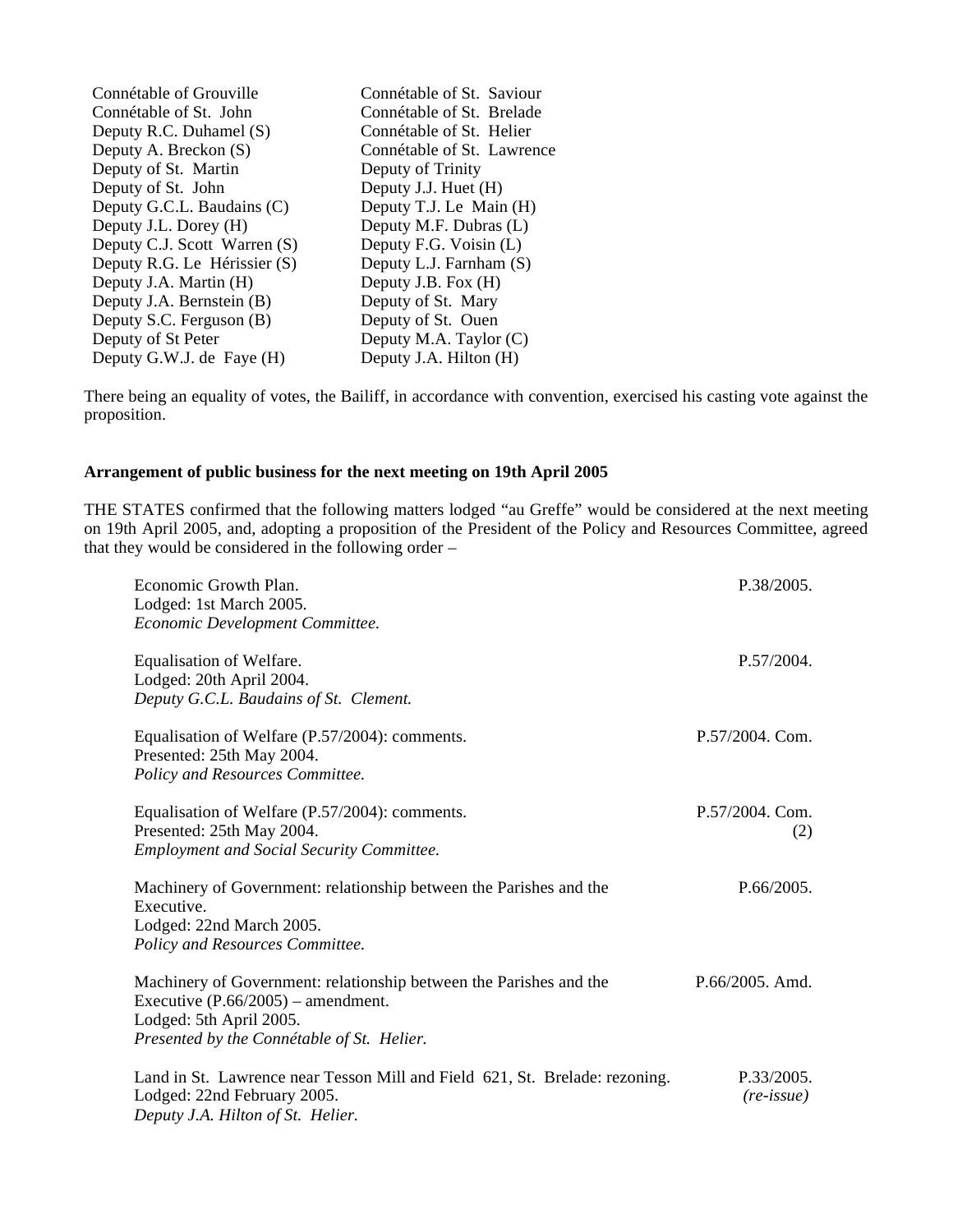| Land in St. Clement: rezoning.<br>Lodged: 1st March 2005.<br>Deputy G.C.L. Baudains of St. Clement.                                                                  | P.40/2005.         |
|----------------------------------------------------------------------------------------------------------------------------------------------------------------------|--------------------|
| Draft Planning and Building (Amendment No. 2) (Jersey) Law 200.<br>Lodged: 15th March 2005.<br><b>Environment and Public Services Committee.</b>                     | P.47/2005.         |
| Draft Planning and Building (Amendment No. 2) (Jersey) Law 200<br>$(P.47/2005)$ : amendments.<br>Lodged: 5th April 2005.<br>Deputy C.J. Scott Warren of St. Saviour. | $P.47/2005$ . Amd. |
| Draft Education (Provided Schools) (Jersey) Regulations 200-.<br>Lodged: 1st March 2005.<br>Education, Sport and Culture Committee.                                  | P.34/2005.         |
| Draft Health Care (Registration) (Amendment) (Jersey) Law 2002 (Appointed<br>Day) Act 200-.<br>Lodged: 15th March 2005.<br>Health and Social Services Committee.     | P.45/2005.         |
| Draft Health Care (Registration) (No. 2) (Jersey) Regulations 200.<br>Lodged: 15th March 2005.<br>Health and Social Services Committee.                              | P.46/2005.         |
| Rent Control Tribunal: appointment of members.<br>Lodged: 22nd March 2005.<br>Housing Committee.                                                                     | P.52/2005.         |
| Draft Extradition (Designated Territories) (Jersey) Regulations 200-.<br>Lodged: 22nd March 2005.<br>Policy and Resources Committee.                                 | P.53/2005.         |

## **Inquiry into the extent of human rights compliance – question and answer** (Tape No. 1017)

The Deputy of St. Martin tabled the following written question of Senator Frank Harrison Walker, President of the Policy and Resources Committee –

 "Following the tabling by Austin Mitchell M.P. of an Early Day Motion calling for an inquiry to determine the extent to which the Channel Islands are compliant with human rights obligations, would the President advise whether the Island authorities acknowledged the M.P.'s interest, whether the Committee supports this call and, if not, whether the Committee considers that an inquiry of this type for Jersey should be undertaken by the States?"

The President of the Policy and Resources Committee tabled the following written answer –

"The early day motion tabled by Mr. Mitchell M.P., proposed –

 'that the governments in the [Channel] Islands remain reluctant to achieve, still less enforce, even minimal standards of human rights compliance and that the inhabitants of these British territories are denied the protection of international treaty and convention obligations …'

 These statements are so obviously untrue that I have no hesitation in absolutely refuting them. To suggest that the residents of Jersey are denied access to even minimal standards of human rights is simply unbelievable.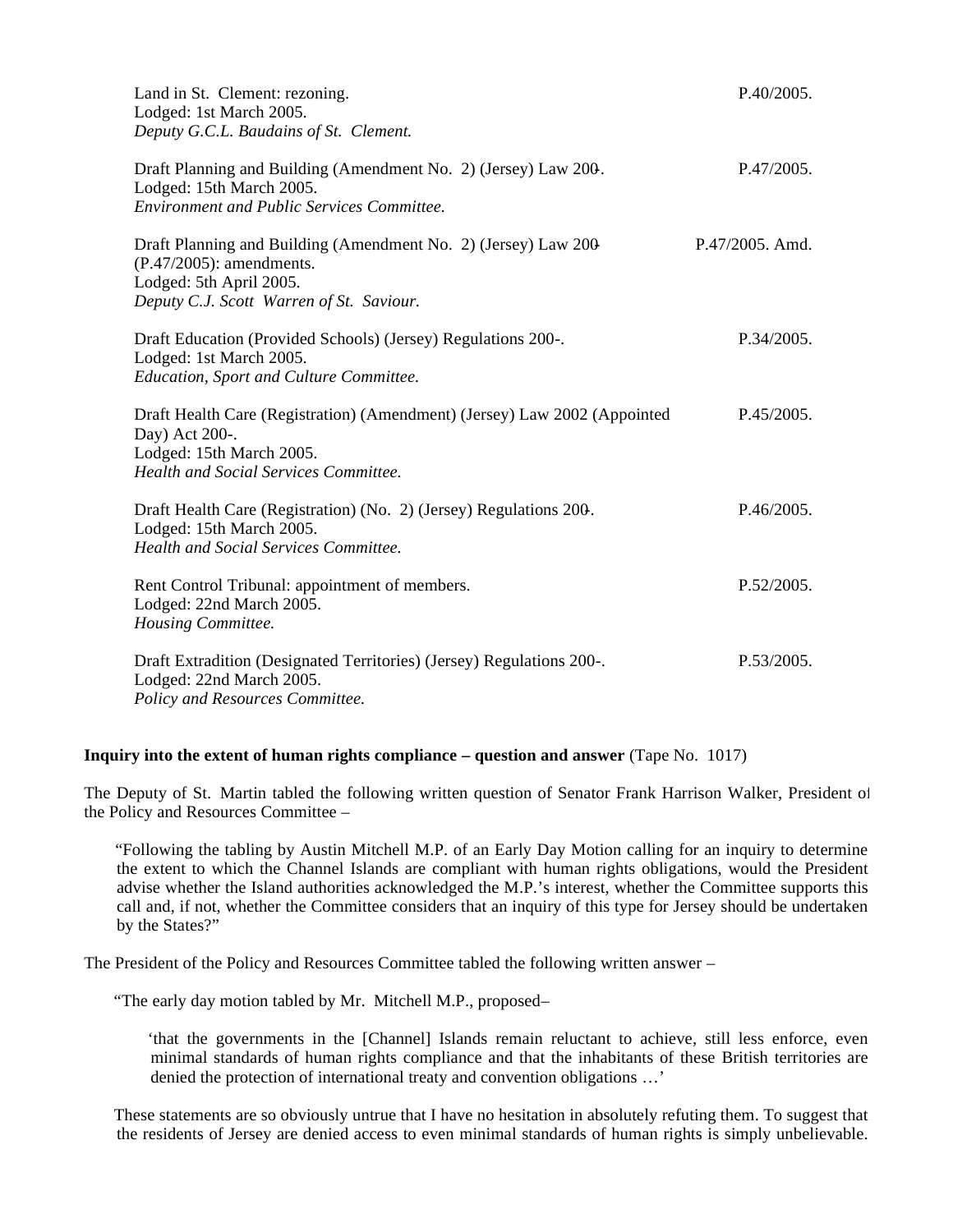The facts are that Jersey has been signed up to and compliant with many international conventions and treaties on human rights for many years. Jersey has been included in the European Convention for the Protection of Human Rights and Fundamental Freedoms since 1953; the UN Convention on the Elimination of all forms of Racial Discrimination since 1969; the European Convention against Torture since 1988; the UN Convention on Civil and Political Rights and the UN Convention on Economic, Social and Cultural Rights since 1976, and I could go on.

 Mr. Mitchell's misguided motion was opposed by the United Kingdom Government. My response to the Deputy of St. Martin is also an unequivocal 'no' – I will not acknowledge that a member of the British Parliament has a legitimate interest in the supervision of Jersey's international obligations on human rights 'no' – I do not support the call for an enquiry of any sort by the U.K. government into a matter that is within the competence of Jersey's authorities and 'no'  $-1$  do not support a call for an enquiry by the States on this matter."

## **Ongoing costs associated with the steam clock – question and answer** (Tape No. 1017)

The Deputy of St. John tabled the following written question of Senator Frank Harrison Walker, President of the Policy and Resources Committee –

 "Would the President advise members of the amount spent by the Waterfront Enterprise Board Ltd. on maintenance of the steam clock since it was commissioned, giving a breakdown of the running cost year on year, together with details of the annual cost of maintaining the garden area near and around the steam clock?"

The President of the Policy and Resources Committee tabled the following written answer –

 "The steam clock and the surrounding public gardens and landscaped areas were designed to compliment the Maritime Museum and were commissioned in 1997.

 The original concept was determined working in partnership with the Jersey Heritage Trust which, in addition to the public art, was keen to establish an outdoor area in which static outdoor displays could be mounted by the Trust from time to time. The bulk of the expenditure was funded by a grant form the Tourism Investment Fund with the balance being funded by the Waterfront Enterprise Board Limited (WEB) who also managed the project.

 The surrounding gardens were commissioned mindful of the above objectives but also in a long-term yet temporary format in anticipation of further development of the site in the future. As a consequence of this, trees are planted in free standing planting boxes.

When the project was commissioned the intention was for the Jersey Heritage Trust to take possession on completion and to assume responsibility for ongoing maintenance and running costs but in the event this never occurred and WEB took on these commitments by default.

 As might be expected the maintenance of a steam engine, which was fabricated based upon historically authentic components, is a fairly specialised and labour intensive affair. The average annual costs of maintaining the steam clock in the period from 1998 to the end of 2004 was £14,000 per annum.

The running costs in the same period averaged £6,000 per annum.

The annual cost of maintaining the garden areas was £7,750 per annum.

In the period a further £17,354 was spent on landscaping and planter repairs and replacements and from the year 2000 onwards the provision of a Christmas tree and other festive decorations.

Members will be aware that the fundamental spending review led to a decision to phase out grants to WEB by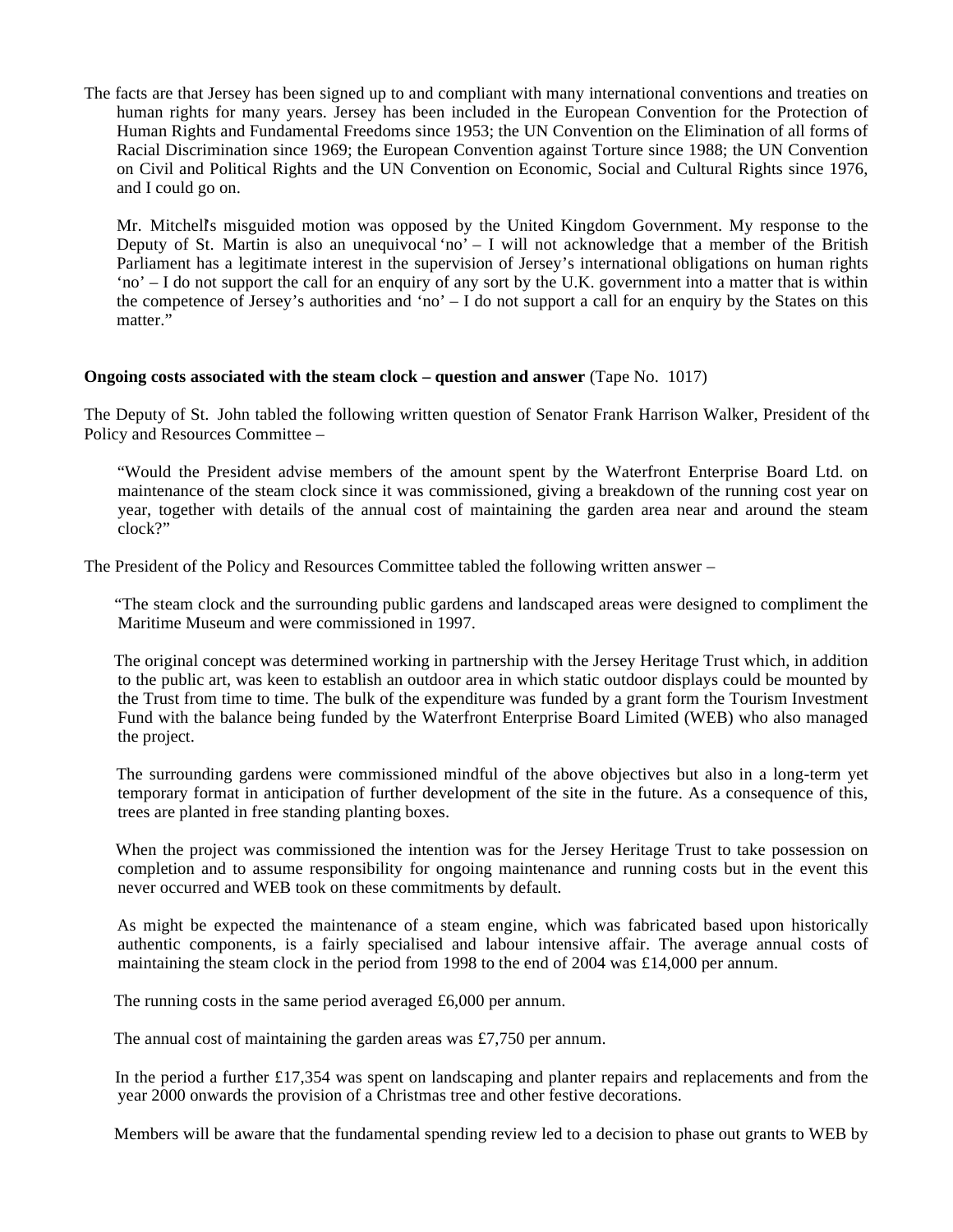the end of 2006. In response to this the Company has taken a number of steps to reduce its estate management expenditure in ways that have the least possible impact on the provision of public service and amenity in the areas under its administrative control.

 The review coincided with the specialist steam engine maintenance company used by WEB to date going out of business and so the steam clock was one high cost facility that was carefully reviewed. In essence the steam workings have been replaced with electrical fittings designed to provide the same functionality including the blowing of 'steam' at the appropriate times of the day. The cost of these fittings amounted to £2,717.

 The result of these changes is to leave the public with essentially the same amenity but to reduce the annual maintenance costs by an estimated £16,000 per annum."

## **Agreement between the former Planning and Environment Committee and Falles Hire Cars Limited – question and answer** (Tape No. 1017)

The Deputy of St. John tabled the following written question of Senator Philip Francis Cyril Ozouf, President of the Environment and Public Services Committee –

 "Would the President inform members whether any agreement exists between the former Planning and Environment Committee and Falles Hire Cars Limited such that a site in the Phase II La Collette reclamation would be provided for a garage/workshop in exchange for an agreement that the company would not build at Rue des Prés under the bad neighbour policy, and, if so, would he inform members –

- (a) whether this agreement still exists and whether it is transferable?
- (b) what size and value the site at La Collette II has?
- (c) whether the Committee is reviewing this agreement? and,

 (d) whether the site at La Collette II, which has been designated for use for garages/workshops, would be suitable for use as a coach depot?"

The President of the Environment and Public Services Committee tabled the following written answer –

"In September 2000, the States agreed to lease an area of land no less than 30,974 square feet at La Collet Phase II to Falles Holdings Limited for a period of 42 years at an appropriate rental, to be agreed with the Finance and Economics Committee, on completion of the infilling and infrastructure works.

 Subsequently, the States agreed to rezone La Collette II for industrial use. At the time, the States were informed that the area would not be available for 3 to 4 years.

 Falles Holdings Limited entered into the agreement in good faith and agreed to build residential units on land in their ownership at Rue des Pres and avoid a potentially bad neighbour use by not erecting their proposed building for hire car storage and maintenance. Professional and other fees already expended by the company were to be taken into account when agreeing a rental for the land on which the company would be building at La Collette.

 The infilling of La Collette has not been as quick as had been expected and it is anticipated that will not now be completed before 2010 with the infrastructure work following that. In August of last year, a meeting between the President, Deputy Scott-Warren, officers of the Committee and representatives of Falles Holdings Limited was held to discuss the situation which the Company now found itself in without a site for its proposed vehicle storage building for a further number of years.

It was agreed that the Committee through its Department of Property Services would try to identify an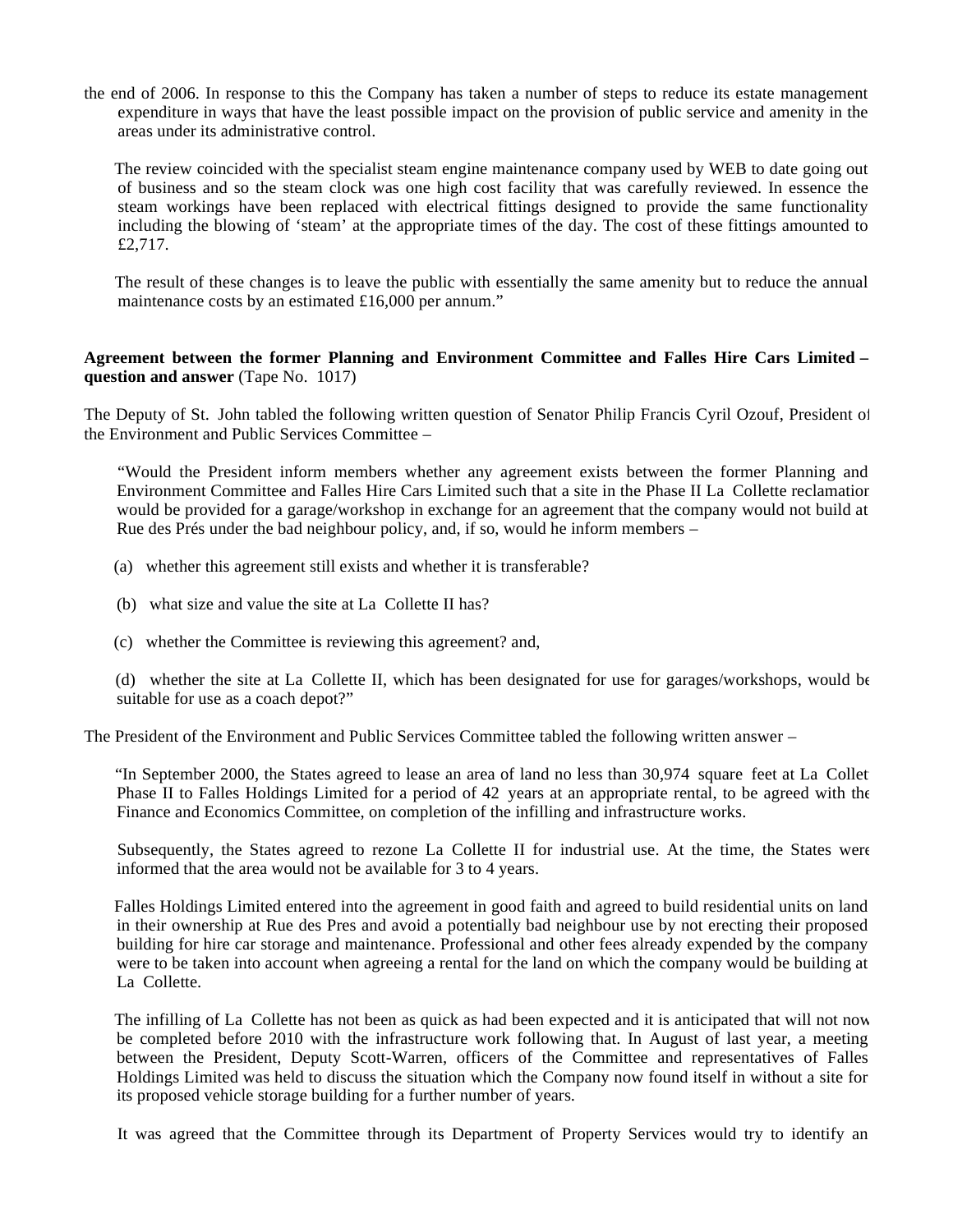alternative site to lease to the Company. A site has been identified as a possibility and Falles Holdings Limited is currently in the process of producing a scheme for its required facility on that particular site for further consideration by the Committee as to its acceptability.

 The infrastructure and the layout of available sites at La Collette II, apart from the Connex Bus Workshop and Garage which was connected to existing services, have not yet been designed or approved. There is no reason to suggest that a coach depot could not be included at La Collette II, depending on meeting other known needs but no progress can be made on the development of further sites in that area until infilling is complete and design of the infrastructure is complete."

## **Transfer of certain responsibilities in relation to historic buildings from the Environment and Public Services Committee to the Jersey Heritage Trust – question and answer** (Tape No. 1017)

The Deputy of St. John tabled the following written question of Senator Philip Francis Cyril Ozouf, President of the Environment and Public Services Committee –

 "Following the recent announcement of the transfer of certain responsibilities in relation to historic buildings from the Committee to the Jersey Heritage Trust, would the President give members precise details of the transfer and explain why the States were not asked to approve the transfer?"

The President of the Environment and Public Services Committee tabled the following written answer –

 "The transfer in question relates to certain aspects of the Committee's obligations in respect of the built heritage, specifically advice on the registration (or listing) of properties, and the raising of awareness on heritage matters. It took effect from January of this year. The services to be provided by the Trust work are the subject of a Service Level Agreement between the two parties and members are welcome to have a copy of the agreement if they wish. This transfer is a response to the Committee's objective of delivering greater efficiency and improving quality of service with the department, which in this case will be achieved by means of a productive partnership with an established heritage body. The Committee has not delegated any decision-making powers to the Trust, nor are development control processes in any way affected. The Committee continues to fund these services.

The services transferred are, essentially –

 Managing the register of historic buildings and sites (around 4,000 entries, including archaeological sites and occupation structures) and providing detailed information to the Committee in support of the registration of individual properties, should objections be raised by owners or other parties.

 Managing and developing the associated database of information in relation to the Island's heritage, and conducting further research where appropriate to develop our knowledge.

Improving public access to the above database.

Dealing with enquiries from the public about the historic buildings register and the Island's built heritage.

 Developing strategies in conjunction with the Committee to promote an awareness and understanding of the built heritage.

Developing strategies to promote an awareness of archaeological matters.

 The Committee will retain overall responsibility for decisions on the registration of individual buildings and sites and will continue to make all statutory decisions. The Trust will have no involvement in development control matters and will act in an advisory capacity.

The key benefits of the transfer are seen to be –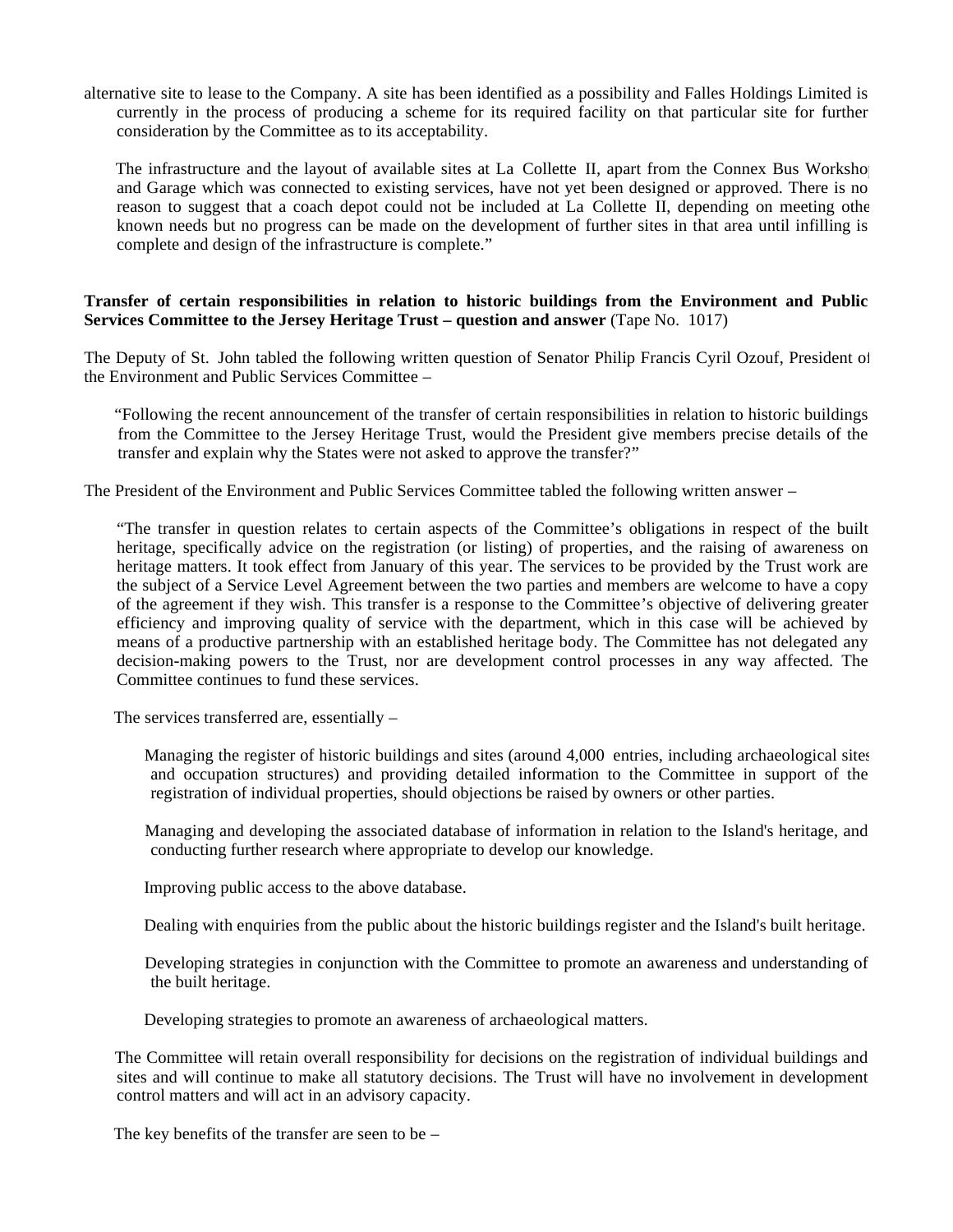Improvement in the transparency in the processes involved in the registration of buildings.

Development and improvement in the management of, and public access to, this unique database.

 Detachment of the registration processes from the development control environment, which had previously generated a perceived conflict of interest.

 The Jersey Heritage Trust will work in close co-operation with the Jersey Heritage Advisory Panel, a voluntary advisory body established by the Committee to monitor standards in the registration of heritage properties. The Panel comprises representatives of the Société Jersiaise, the National Trust for Jersey, the Association of Jersey Architects, the Jersey Building & Allied Trades Employers Federation, and the Trust.

 The operation of the Service Level Agreement will be managed by a senior officer in the Department and incorporates reviews on a three-monthly basis and a formal annual report.

 As this transfer of functions represents a relatively minor adjustment in the way in which one aspect of the Committee's responsibilities are delivered, the Committee did not consider it necessary to seek the approval of the Assembly."

## **Public Sector Re-organisation: Five Year Vision for the Public Sector – question and answer (Tape)** No. 1017)

Deputy Gerard Clifford Lemmens Baudains of St. Clement tabled the following written question of Senator Frank Harrison Walker, President of the Policy and Resources Committee –

 "The Committee's proposition on 'Public Sector Re-organisation: Five Year Vision for the Public Sector' (P.58/2004) was adopted by the States on 26th May 2004.

- (a) Paragraph (a) of the proposition stated that the purpose of the re-organisation was to seek savings of  $£20$  million and 'value improvements' of £9 million per annum. Will the President advise whether the offer of final salary pensions and index linking of them to new employees will be reviewed as part of those savings and, if not, why not?
- (b) Paragraph (d) enabled a reduction of up to 300 posts to be achieved by various means and the accompanying report stated, at paragraph 4, that'*it is expected that the public sector will reduce by approximately 300 posts over a 5 year period'*.

 In answers to oral questions on 1st March 2005, the President intimated that there might be no post reductions. Would the President therefore advise –

- (i) whether the Committee has abandoned this goal?
- (ii) how the Committee justifies an expanding public sector headcount at a time of reducing private sector workforce and possible population reduction also?
- (c) Under the 'Red tape reform' initiative, Committees have recently been seeking examples from interested parties of areas where bureaucracy might be reduced.

 Does the Committee accept that asking people to, effectively, examine their own efficiency is unlikely to achieve any real benefit towards achieving either the savings or value improvement goals in the visioning proposals and will the Committee therefore consider using part of the £9.4 million set aside for achieving the proposals to employ external persons to undertake efficiency/streamlining auditing?"

The President of the Policy and Resources Committee tabled the following written answer –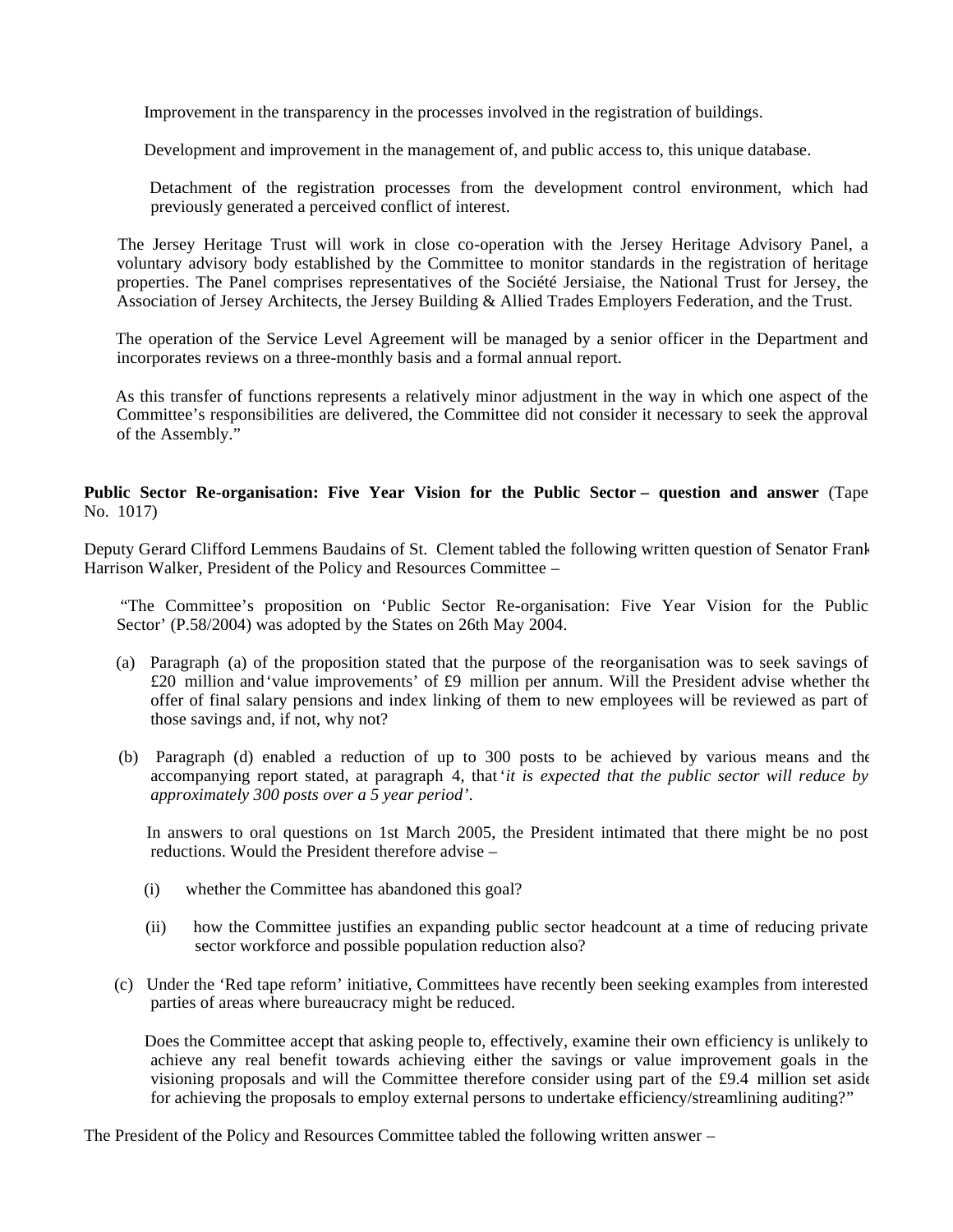"(a) I confirm that the public sector pension scheme is not being considered in the context of the £20 million efficiency savings that have been highlighted in P.58/2004. However, I am able to assure the Deputy that the financing of the Public Employees Contributory Retirement Scheme is kept under constant review. In this context, an actuarial review is due to be held this year and the Policy and Resources Committee will be looking closely at the outcome of that review.

 It is important for the Deputy to note that index linking is not guaranteed for new employees. Whilst the policy of the Committee of Management of the Scheme has been to seek to pay pension increases in line with adjustments in the Retail Price Index, this will only occur where employer and employee representatives agree that the funding of the scheme is sufficient to allow this to happen.

- (b) (i) First, it is important to note that I did not suggest in my response of 1st March that no post savings would arise as a result of P.58/2004. What I pointed out was that the total number will become clearer as the Change Programme is implemented and that it is envisaged that they will not exceed 300. However, I confirm that the principal policy objective is to deliver  $£20$  million in savings from public sector expenditure over a 5 year period.
	- (ii) Recent increases in headcount can be attributed to the front-line services of Health, Education, Police and Prison where specific service requirements led to increases in staff. These increase have, however, already been partially offset by reductions elsewhere. The Change Programme described in (i) will result in further post reductions in back office and other non-frontline operational staff. In this connection, the Committee's policy continues to be one of reducing posts by means other than compulsory redundancy wherever possible, for example through natural wastage.
- (c) The Red Tape Reform project is one facet of the programme to improve the efficiency of the public sector. In accordance with P.134/2004, the project is aimed at reforming legislation and regulation, although, during the consultation process, when the public and organisations were invited to highlight areas which could be improved, issues unrelated to regulatory reform were also raised. In parallel, public sector employees were also encouraged to highlight areas of unnecessary bureaucracy and inefficiency. The response has been good and the suggestions are currently being considered and dealt with as part of the wider drive for improved efficiency.

 As well as internal staff seconded from States departments, the Change Programme, which is responsible for reviewing processes and performance across the organisation, already has access to the services of external consultants with specific expertise where necessary."

## **Oral questions**

**1. Deputy G.C.L. Baudains of St. Clement of the President of the Economic Development Committee:** "With reference to the websites owned by Senator E.P. Vibert, and to P.68/2005 lodged 'au Greffe' by the

# Committee, would the President give details of the research, if any, the Committee carried out to verify or disprove the content that the Committee alleges causes concern?"

## **Deputy F. G. Voisin (President of the Economic Development Committee):**

 "As President of the Committee, I inspected the evidence to rebut the allegations as provided by the Director General and Deputy Director General and was satisfied as to its authenticity. The evidence provided included a letter from the Director General's previous employer and a letter from the Housing Department confirming that the Deputy Director General's housing arrangements were legal. The evidence provided by both of the above, including the letters, are reproduced in the report and members are able to make up their own minds. It should be noted that at no time has Senator Vibert challenged the validity of the evidence provided by the Director General and Deputy Director General."

## **1(a) Senator E.P. Vibert:**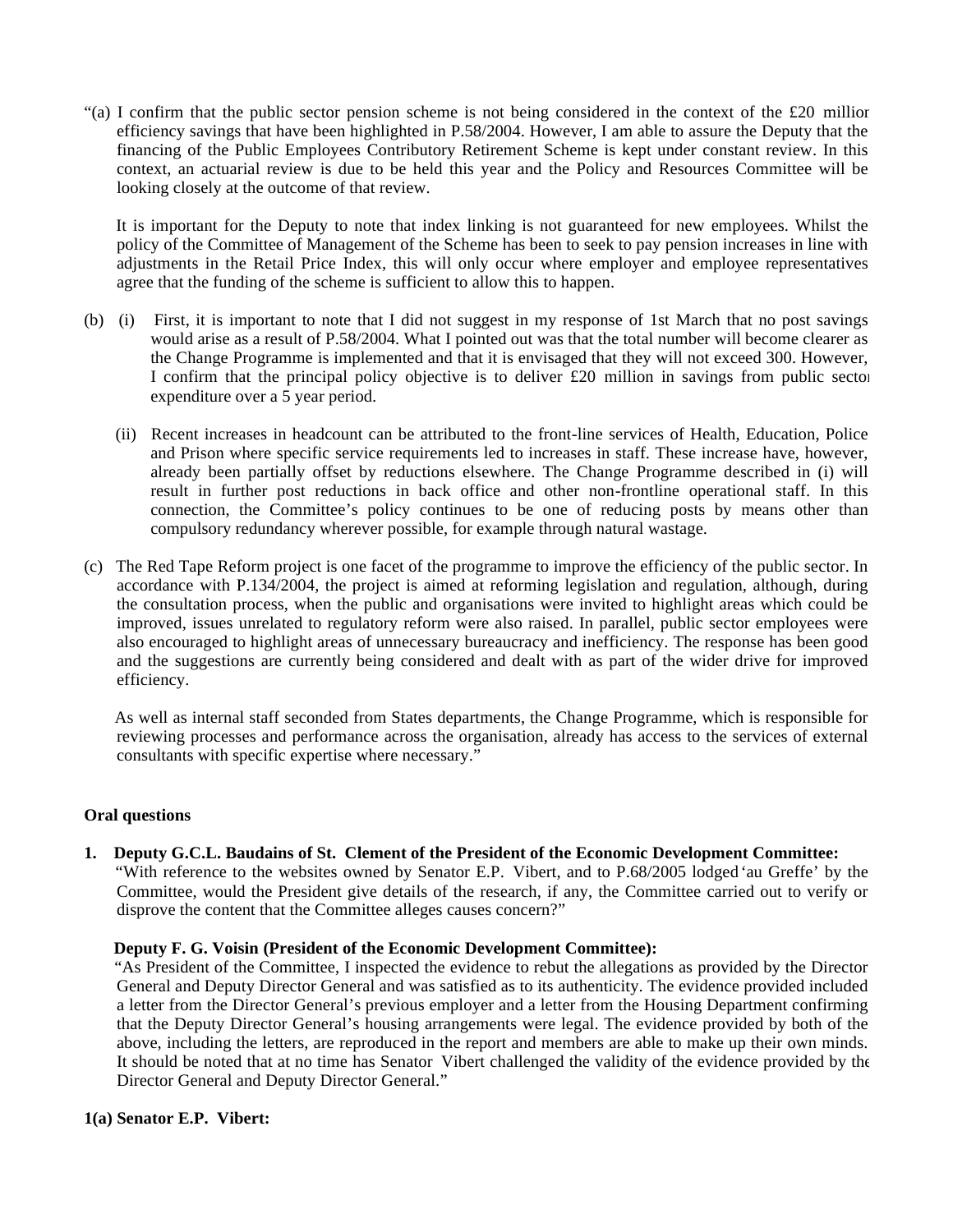"Would the President of the Committee actually confirm, or is he aware, that I have been refused permission to ask a number of questions of him relative to all of these matters in this House by the Chair?"

## **Deputy F. G. Voisin:**

 "No, I am not aware of that. I was aware that the Senator had tried to ask other questions, but not questions relating to the evidence provided by the Director General and the Deputy Director General."

#### **1(b) Deputy G.C.L. Baudains:**

 "I take it from the President's answers that he is stating that his Committee has actually done no independent research of their own; they have relied upon the submissions of the Jersey Financial Services Commission (JFSC)?"

## **Deputy F. G. Voisin:**

"Was the question 'would I confirm that?' "

 **Deputy G.C.L. Baudains:** "Yes."

#### **Deputy F. G. Voisin:**

"Yes, I can confirm that we relied on the officers, yes."

### **(c) The Deputy of St. John:**

 "Given the President's reply, Sir, I have got real concerns. Would the President explain, is it usual that he relies on, in this case – I suppose you would call it – a quango to get his answers from instead of doing the research or getting his officers to do the research themselves in the respective area?"

#### **Deputy F. G. Voisin:**

"Is the Deputy suggesting that the Director General and Deputy Director General forged the letters?"

## **1(d) Senator P.V.F. Le Claire:**

 "The President intimated that the advice he received from the Housing Department in relation to the housing sale was legal. Could I ask the President where the Housing Department received its legal advice and how was that given?"

## **Deputy F. G. Voisin:**

 "I think the letter from the Housing Department is attached to the report for all to see. The letter clearly states that the arrangements that the Jersey Financial Services Commission and the Deputy Director General entered into were perfectly normal and consistent with other arrangements that have been entered into by a number of other employers."

#### **1(e) Senator P.V.F. Le Claire:**

 "That was not my question, and I have not taken the trouble to read the proposition that I am not going to take part in today. I asked a direct question. I asked a direct question, a supplementary question, about a question that has been raised in the States and I would like an answer. I ask again, where did the Law Officers from the Housing Committee, or where did the Law Officers give the Housing Committee the legal advice which the President is relying upon?"

#### **Deputy F. G. Voisin:**

 "I cannot comment on whether the individual that wrote the letter from the Housing Department took legal advice before writing that letter. I would imagine that he knows what he is talking about."

## **1(f) Senator E.P. Vibert:**

 "Would the President confirm that actually the decision that was given regarding permission regarding housing was actually permission that they were not entitled to give, bearing in mind that the people involved were not public servants according to the President of the Committee, but according to the  $-\frac{1}{2}$ .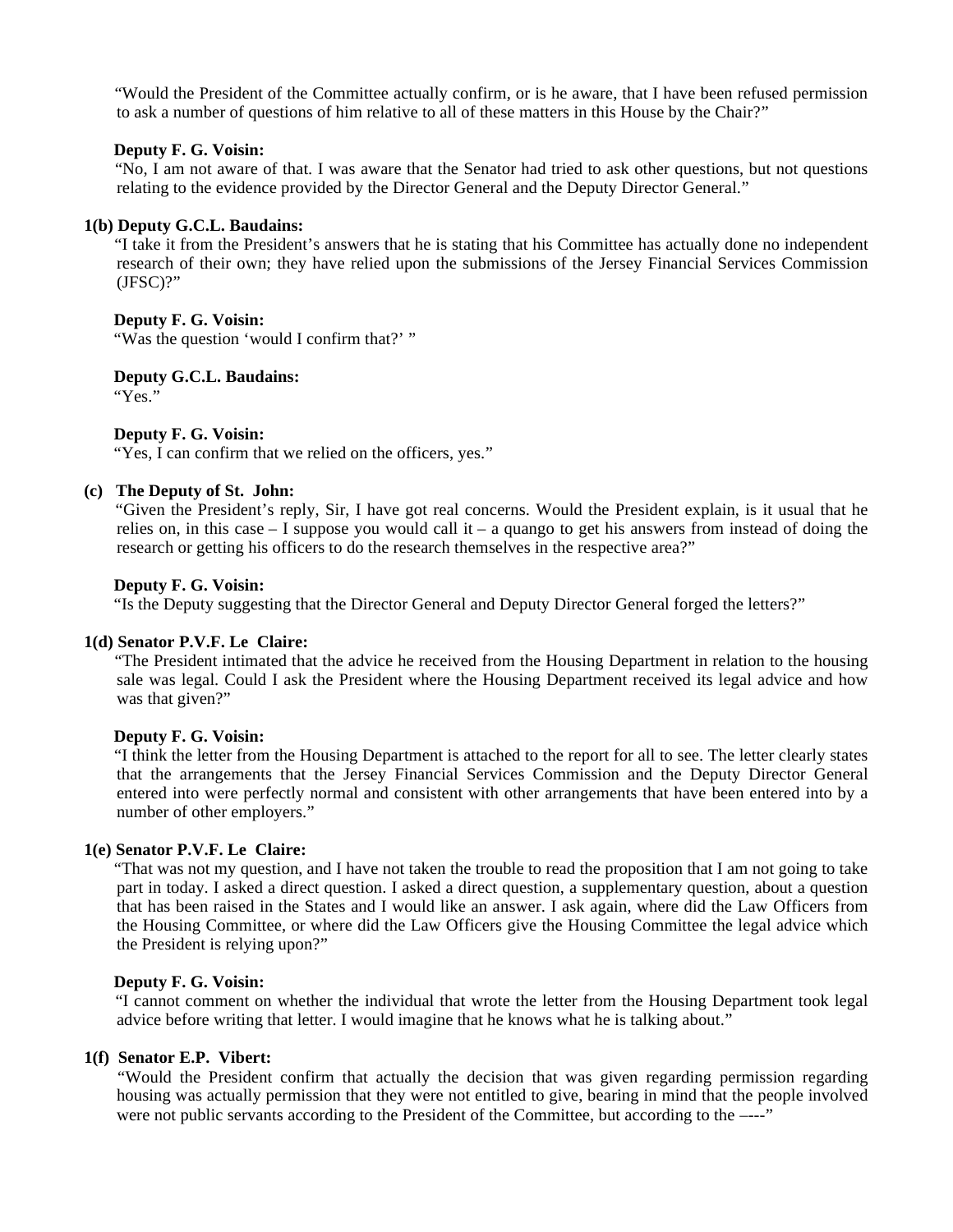## **The Bailiff:**

 "Senator, I am sorry, but that question is out of order because it does not fall within the responsibility of the President of the Economic Development Committee."

## **Senator E.P. Vibert:**

"I am asking the question relative to the main question. I am asking a supplementary of the main question."

## **The Bailiff:**

 "You may be, but the Standing Orders apply to all supplementary questions and it must be a matter for which the President of the Economic Development Committee has responsibility. He has no responsibility for decisions of the Housing Committee."

## **Senator E.P. Vibert:**

 "The question… I actually had not finished the question when you interrupted me. I was putting the question, or I was about to put the question."

## **The Bailiff:**

"Well, you were out of order so far, so perhaps you had better start again."

## **Senator E.P. Vibert:**

 "Would the President actually confirm that the permission that was granted to the Deputy Executive Director regarding housing was only a decision that could be made if that person was not a public servant and, bearing in mind the President of Policy and Resources has frequently referred to them as public servants, did he investigate that situation?"

## **Deputy F. G. Voisin:**

 "First of all, the permission granted to the Deputy Director General would have been permission granted by the Housing Department, I believe. The other issue relating to the status of the Deputy Director General, I believe that the Deputy Director General is not a civil servant, but I have referred to them as 'public officers' simply because they are officers that are carrying out duties prescribed by this Assembly."

## **1(g) Senator P.F.C. Ozouf:**

 "Would the President confirm that the websites that are under discussion here are actually called <www.jerseyfsc.co.uk>and <www.jerseyjfsc.com>? Would he also confirm that the official website of the Jersey Financial Services Commission is <www.jerseyfsc.org>, and would he agree with me that all this issue of advice is very interesting but actually what is the most important issue here is a member of this Assembly using website names attempting to pass them off as the official Jersey Financial Commission (JFC) website?"

## **Deputy F. G. Voisin:**

 "I can confirm that the names that the Senator describes, the names of the websites can be confused, easily confused, with that of the website operated by the Jersey Financial Services Commission, which ends in .org as opposed to .com, and I think the second issue that the Senator raises is going to be a matter for debate later on this morning."

## **1(h) Deputy T.J. Le Main:**

 "Can I just ask the President that he will confirm that the consents given by the Housing Department to the Jersey Financial Services Commission (JFSC) in relation to this are exactly the same as given to the private sector, the public services sector as well?"

## **Deputy F. G. Voisin:**

"I can confirm, yes."

## **1(i) Senator E.P. Vibert:**

 "Would the President confirm that in fact, if the Jersey Financial Services Commission (JFSC) wished to have registered the websites – I cannot remember them – that the President of Environment and Public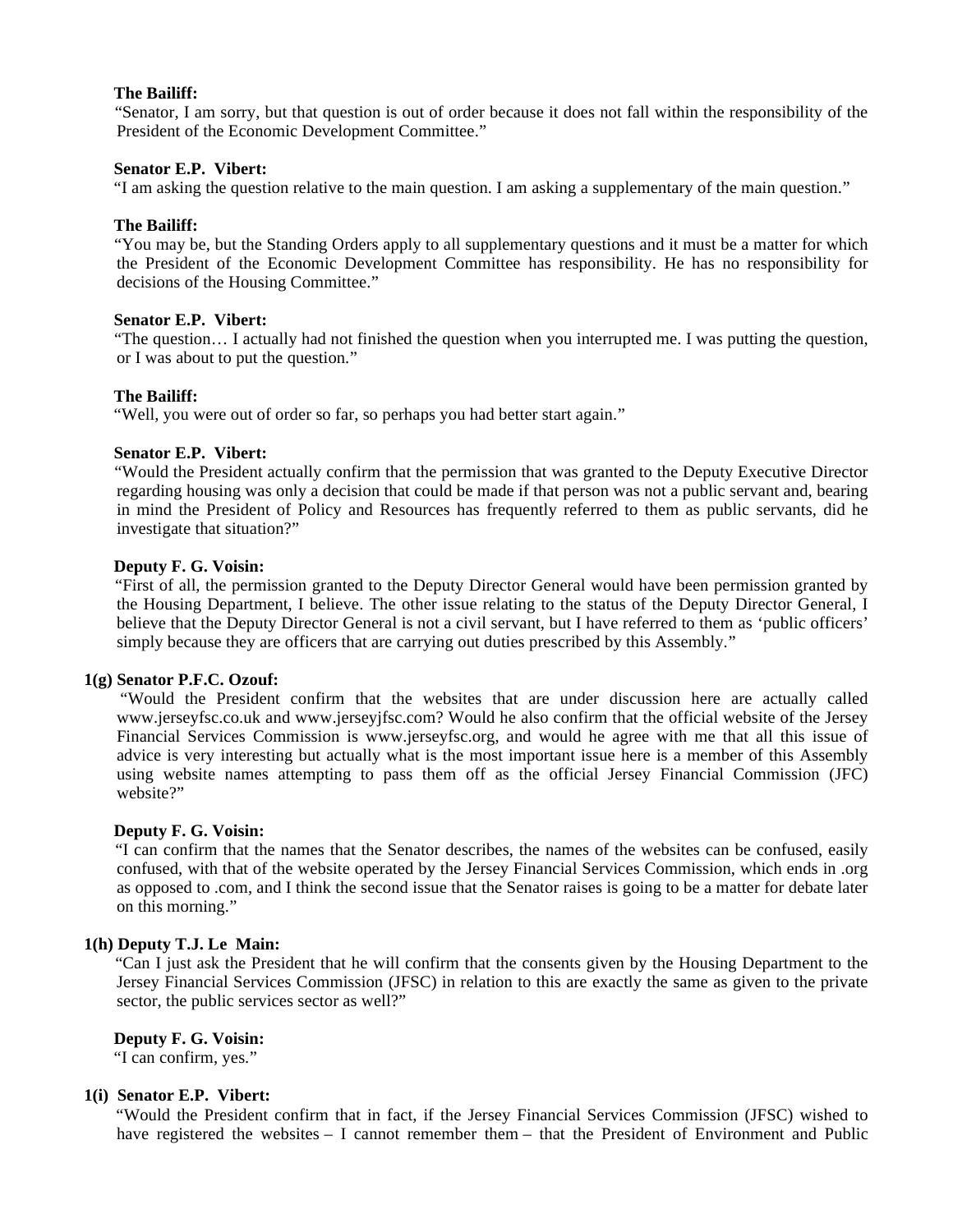Services referred to, that is their own fault for failing to register and anybody in a free country is entitled to register those if nobody else has registered them?"

 **Deputy F. G. Voisin:** "That is correct."

### **2. Senator P.V.F. Le Claire of the President of the Environment and Public Services Committee:**

 "In light of possible difficulties over the relocation of vehicles belonging to Tantivy Blue Coach, will the President outline what steps, if any, are being taken by the Committee to identify suitable alternatives for these vehicles that form an integral part of Jersey's public transportation system?"

### **Senator P.F.C. Ozouf (President of the Environment and Public Services Committee):**

 "The Committee has only just learned that the application for relocating vehicles belonging to Tantivy Blue Coach is to be withdrawn. Whilst there was a live application, there is an established process to follow and it would have been inappropriate to comment on any alternative sites whilst that proposal remained undecided. The Committee does not normally offer its services to act as a broker or agent to find alternative sites for applicants in the event that an application proves unsuccessful. However, the Committee is reviewing the Island Plan and, as part of that review, is considering the long-term development of the La Collette 2 site. The rate of infill, however, has slowed in the past two years and there is unfortunately no infrastructure on site at present. It is not possible to provide a timetable as to when exactly development of this site could be considered."

#### **2(a)** S**enator E.P. Vibert:**

 "Could the President give the House an assurance that actually the Committee will take every step to help this company that wishes to move out from being a bad neighbour in town to find a suitable location?"

#### **Senator P.F.C. Ozouf:**

 "I would need to first of all comment about the issue of bad neighbour. My understanding is that the difficulties that the company find themselves in is because they have sold their own site on the Island Site and, therefore, it couldn't really fall within the other areas where we have considered bad neighbours. The new application certainly would have created a bad neighbour and the application has been withdrawn, but the Committee did express its grave reservations for that application. But the Committee will recognise the issue and I have received a request from Deputy Le Main this morning to meet the company and we will do what we can. But the reality is that we do not normally act as property agents or brokers for private sector organisations."

#### **2(b) Senator E.P. Vibert:**

 "Could the President actually clarify the situation that the reason why the company is in the position it is in is because it has sold its own site on the Island? Is he not confusing Jersey Bus with Tantivy Motors?"

#### **Senator P.F.C. Ozouf:**

 "I understand that it is all part of one group. I should have said the Weighbridge indeed. Frankly, the issue remains the same. Is this Assembly to take its own property matters for private companies to try and resolve their difficulties? It is an important issue, which I don't think is always the rôle of the States. However, I have said that I am willing to meet the company and we will do what we can within the boundaries of what is acceptable for a government to do."

## **3. Deputy G.C.L. Baudains of St. Clement of the President of the Environment and Public Services Committee:**

 "Will the President (a) advise when the Committee intends to meet with the Parish of St. Clement to discuss its plans for Rue de Jambart; and (b) agree to address with some urgency the traffic problems experienced around the northern end of Rue de Jambart that have arisen following redevelopment of the Priory Inn and which may soon be exacerbated by construction of the new 'Jambart estate'?"

#### **Senator P.F.C. Ozouf (President of the Environment and Public Services Committee):**

"The proposals for Rue de Jambart, a States' main road, have been discussed with the Parish of St. Clement.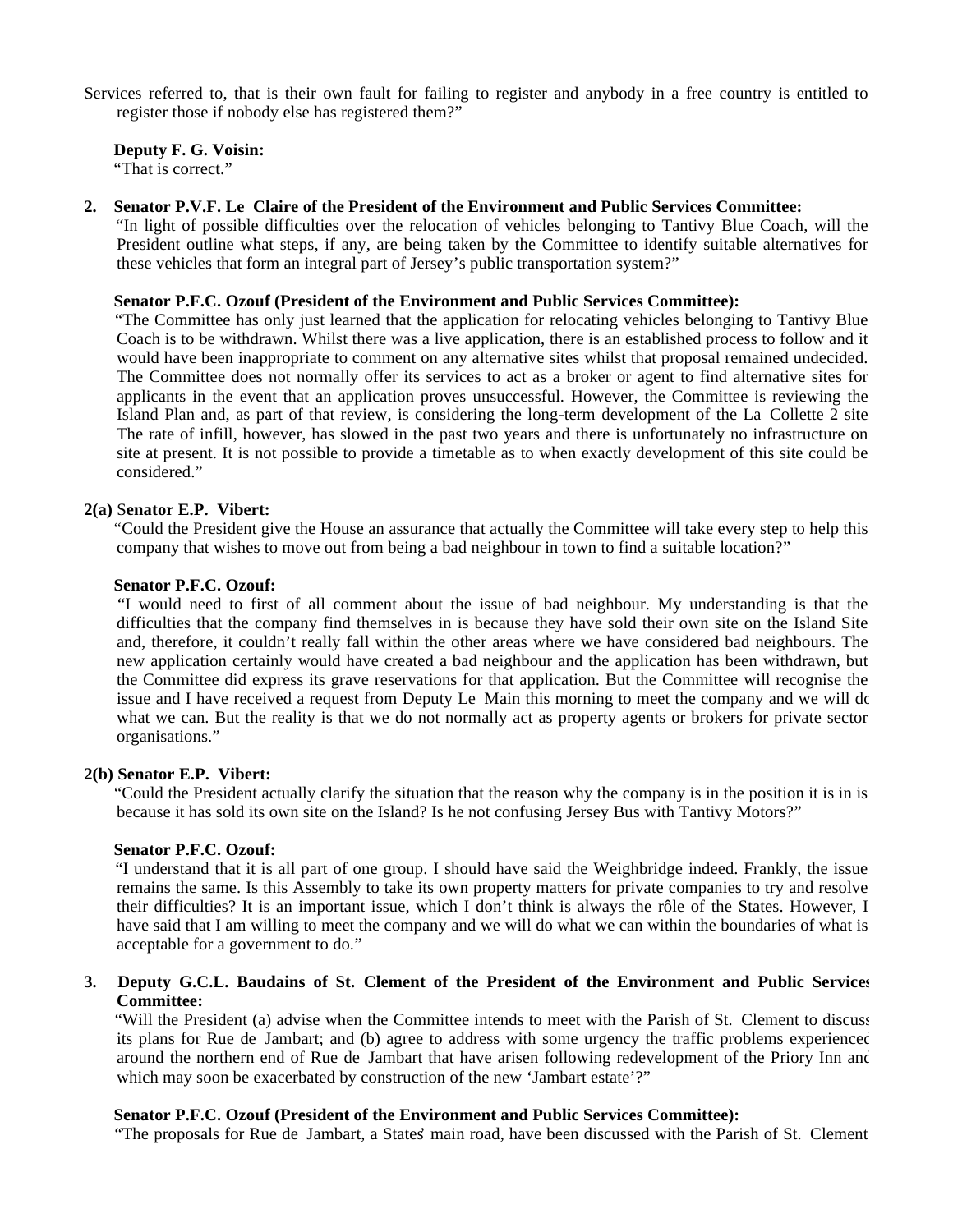When the detailed proposals are drawn up, further discussions will take place with the Parish. In relation to (b), I understand that, following discussions with the Parish and the site manager of the Jambart Lane site, it has been established that the workforce on that site are parking their vehicles within the construction site. There is no reason why this should not continue to be the case. It is also understood that most of the parking problems highlighted, which I understand from the Deputy arise from the Priory Inn site, where the workforce has no on-site parking and so have been parking on the public road. This at times conflicts with meetings at the Caldwell Hall or funerals at the church. The Priory Inn is nearing completion and any recent problems should diminish over the next few months. If, however, the Parish wishes my Committee to introduce further waiting restrictions in the area, either permanent or temporary, we would of course be happy to comply with such a request. I would, however, point out that such restrictions would impact on anybody, including people attending the Caldwell Hall and funerals wishing to park on that street in the vicinity."

## **3(a) Deputy G.C.L. Baudains:**

 "I wonder if the President could clarify his answer to part (a) and advise us when he has agreed to meet with the Parish of St. Clement to discuss the plans for Rue de Jambart, because the Parish of St. Clement unaware of any meeting having taken place so far?"

#### **Senator P.F.C. Ozouf:**

"To clarify, I didn't say that a meeting has been fixed. I said that when further details of the scheme would be drawn up, then we will meet with the Parish and, of course, I can confirm that we have met with the Parish. My predecessor President met with the Parish on a number of occasions, I understand, and I have been in consultation with the Parish just recently to confirm those discussions that were had. Of course we consult."

## **4. Senator P.V.F. Le Claire of the President of the Economic Development Committee:**

 "Would the President advise members whether the Committee took legal advice, particularly in relation to potential breaches of copyright, prior to including material from Senator E.P. Vibert's website relating to the Jersey Financial Services Commission in the report accompanying its proposition P.68/2005 and is the Committee fully confident that it is acting lawfully in relation to this matter?"

## **Deputy F.G. Voisin (President of the Economic Development Committee):**

 "The Committee did not take legal advice relating to copyright laws, because Article 37 of the States of Jersey Law 1966 provides that 'No civil or criminal proceedings may be instituted against any member of the States for words spoken before or written in a report to the States or a Committee or by reason of any matter or thing brought by him therein by petition, bill, proposition or otherwise.' The Committee is therefore confident it is acting lawfully."

## **4(a) Senator E.P. Vibert:**

 "Would the President accept that actually the Jersey Financial Services Commission (JFSC), for whom he has a responsibility, is in fact grossly in breach of the copyright laws because they indeed are not covered by that privilege and in fact have breached the entry rules and regulations into the website?"

#### **Deputy F.G. Voisin:**

"Sorry, what was the question: am I aware?"

#### **Senator E.P. Vibert:**

"Absolutely, are you aware of it?"

## **Deputy F.G. Voisin:**

 "Well, there is a suggestion that the conditions upon entry are governed by Florida laws, but I am also advised that any action would have to be brought in Jersey. It is normal for any action to be brought in the country in which the person resides or, in this case, the Committee resides. So if the action was brought in Jersey, then of course we would be protected under Article 37, as is normal."

## **4(b) Senator E. P. Vibert:**

"You have not answered the question. Sir, the question was, were you aware, through the Chair, that there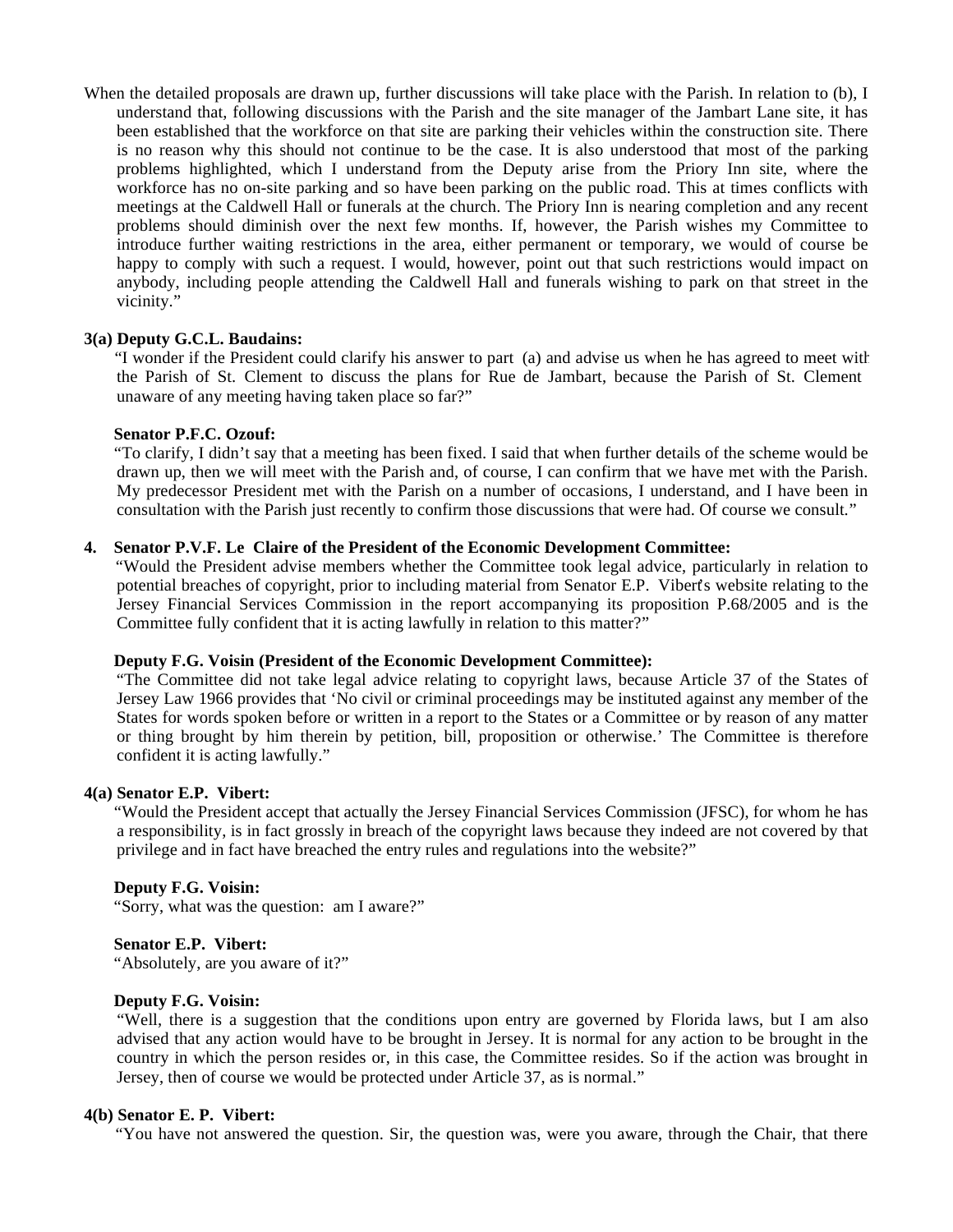was actually a breach of copyright that took place?"

#### **Deputy F.G. Voisin:**

"We do not believe there is a breach of copyright."

## **4(c) Senator P.F.C. Ozouf:**

 "Would the President agree with me that copyright issues are matters for courts and would he agree that actually the central issue is actually a member of this Assembly using a name – whether or not the website was registered – using a name which clearly can be confused with the Jersey Financial Services Commission, and that is the issue that actually members should be addressing today?"

#### **Deputy F.G. Voisin:**

"I agree with that, Sir."

## **4(d) Senator P.V.F. Le Claire:**

 "Given that the Jersey Financial Services Commission (JFSC) apparently (and I am not aware of this, but apparently) has reprinted the pages from Senator Vibert's website on their own website, which is funded by the financial services of this Island, which are governed and regulated by the States of Jersey, have not the President and his Committee considered the fact that a publicly regulated body is actually in breach of international law, albeit to be determined in the court, but potentially in breach and does it not concern the President that a breach of copyright has potentially occurred by the Jersey Financial Services Commission (JFSC)?"

#### **The Bailiff:**

 "Senator Le Claire, you cannot properly ask the President whether he is aware or thinks or believes that some other body has been in breach of the law. What you can ask him is whether he is concerned about a possible liability on behalf of the Jersey Financial Services Commission."

#### **Senator P.F.C. Le Claire:**

 "Thank you, Sir. I will ask that question, Sir. Can I ask that question and also just add at the end of it, given that they are not covered by the States of Jersey Law that protects us as individuals and Committees by reports?"

## **Deputy F.G. Voisin:**

 "I do know that the Financial Services Commission did take advice on copyright law and they were informed that, under the 1911 Copyright Law that prevails in Jersey, there is certainly no breach of copyright."

## **4(e) Senator P.F.C. Ozouf:**

 "Could the President tell me who he thinks owns the name 'jerseyfsc' and 'jfsc', the Jersey Financial Services Commission or Senator Vibert?"

## **Deputy F.G. Voisin:**

"We have been informed that Senator Vibert owns the jerseyfsc and jfsc.com names."

## **4(f) Senator E.P. Vibert:**

 "Would the President confirm to the House that, to actually enter the website, it states quite clearly 'This is not the website of the Jersey Financial Services Commission' and if you want that website, you can press the button and get the Jersey Financial Services Commission website?"

## **Deputy F.G. Voisin:**

 "I can't confirm that, Sir, because I haven't … I certainly didn't recall, when I did look at the website, I certainly didn't recall a button or a link to the official jerseyfsc.org website. Because I cannot recall, I cannot confirm."

## **5. The Deputy of St. John to the President of the Harbours and Airport Committee:**

 "Over the last few weeks more than 100 bollards have been put in the roadway outside the Airport Departures Hall. Would the President explain the rationale behind this work, give the costs involved and give details of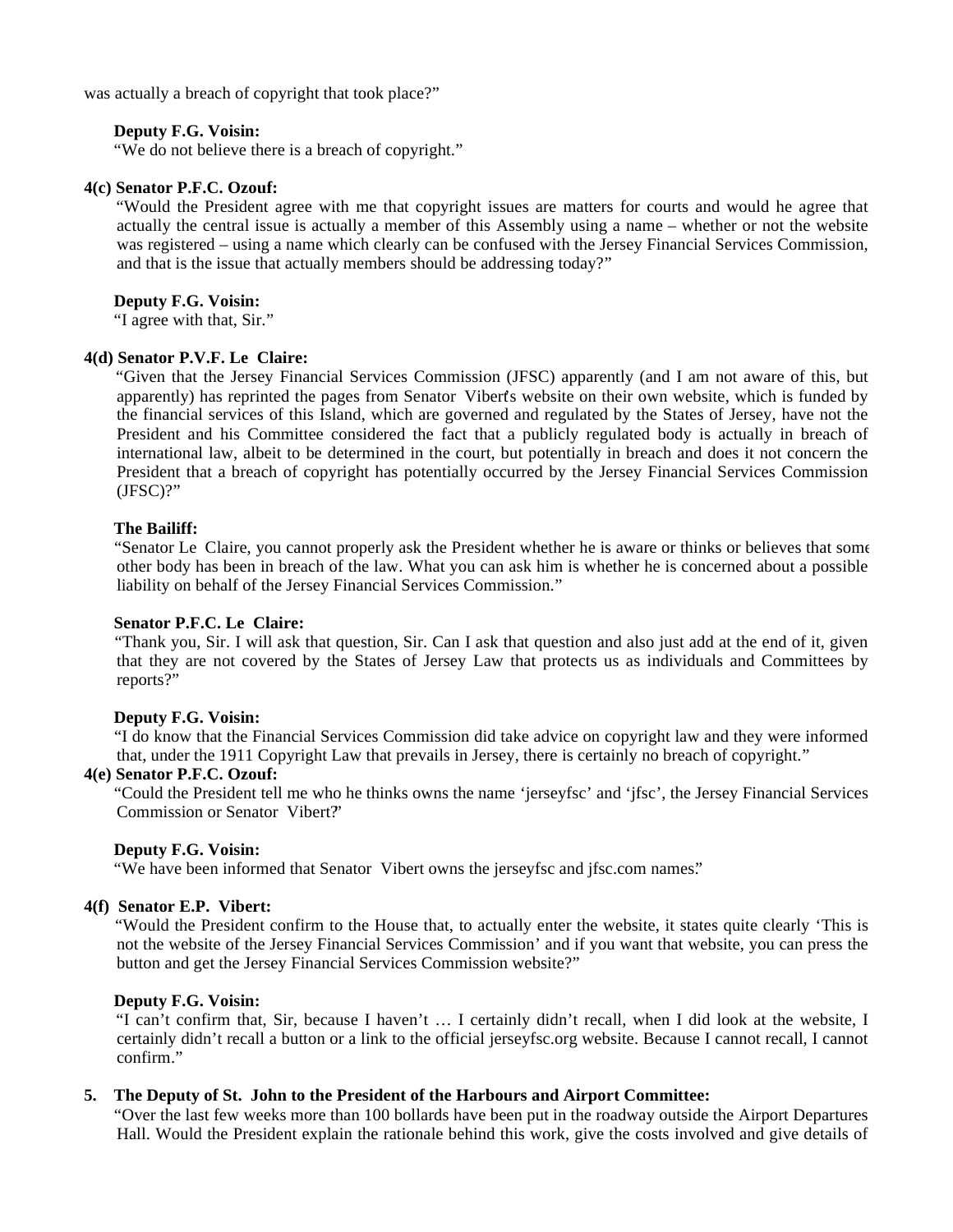the consultations, if any, that have taken place with the Road Traffic Engineers of Public Services, Emergency Services and Parish Roads Committee?"

## **Senator L. Norman (President of the Harbours and Airport Committee):**

 "The bollards referred to are part of a wider road safety improvement scheme being implemented as a result of many near misses, several collisions and at least two serious accidents. Following consultations and discussions with the police, the road safety officer, the Taxi Cabs Association, a representative of the restricted cabs and the bus company, we have installed bollards to stop U-turns and head-on crashes; installed Belisha beacons on the main employees' pedestrian crossing; are reducing and changing the signage; refreshing paint on most and amending some of the road markings; and creating disabled spaces inside the arrivals car park to avoid the requirement to reverse out into the main traffic flow. The total budget for the works, including our own staff time is £12,000."

#### **5(a) Deputy T.J. Le Main:**

 "Could the President inform the Assembly of when the application went into Planning for permission for this work and when it was granted?"

#### **Senator L. Norman:**

"My understanding and advice is that planning consent was not required."

#### **5(b) Deputy M.F. Dubras:**

 "Two questions. First of all, has the President consulted the Women's Institute at the proliferation of these bollards; and, secondly, would he agree that in fact the situation that now arises is far worse than the one that he was attempting to solve at an inordinate cost to the airport and indirectly to the public?"

## **Senator L. Norman:**

 "No, I have had no communication whatsoever with the Women's Institute. The only female who has commented to me on the matter of the bollards is my wife, who says she doesn't like them, but, then again, her taste has always been in question. I am rather surprised that the Deputy says that the situation is worse. If some changes are necessary to improve the situation further, then of course it is perfectly within our ability to do that. There are one or two areas where I certainly think they need some tidying up, but certainly the safety situation has improved and not deteriorated."

## **5(c) Deputy R.G. Le Hérissier:**

 "Given that there is maybe a need for a good 'bollarding' of someone, would the President answer exactly how much they did cost and why that number was required as opposed to a smaller number?"

#### **Senator L. Norman:**

"As I say, the total budget was £12,000. The bollards themselves were about £5,000. The number: one of the reasons for installing them outside the Departures Hall was to stop this illegal activity and this dangerous activity, which has caused problems and has caused the accidents, of drivers taking U-turns from outside the Departures Building to return to the main airport road. Clearly, because – as we heard in the debate a couple of weeks ago – people always take the shortest route that they possibly can to get where they want to go, so people were taking U-turns, which was causing problems and causing accidents, so the number of bollards was determined by the length of the Departures Hall and the space in between them had to be small enough so that cars could not pass between them. It is as simple as that."

## **5(d) Deputy J.A. Bernstein:**

 "This might sound a trivial question, but I presume these bollards can be removed in case of an accident so that the emergency services can get to the damaged cars, but, if they are removed, where are they going to be put because they roll if they are put down? Where are you going to put the bollards when you remove them?"

## **Senator L. Norman:**

 "I am sure we could find suitable accommodation for them in the Parish of St. Brelade, in the district, if we have to remove any."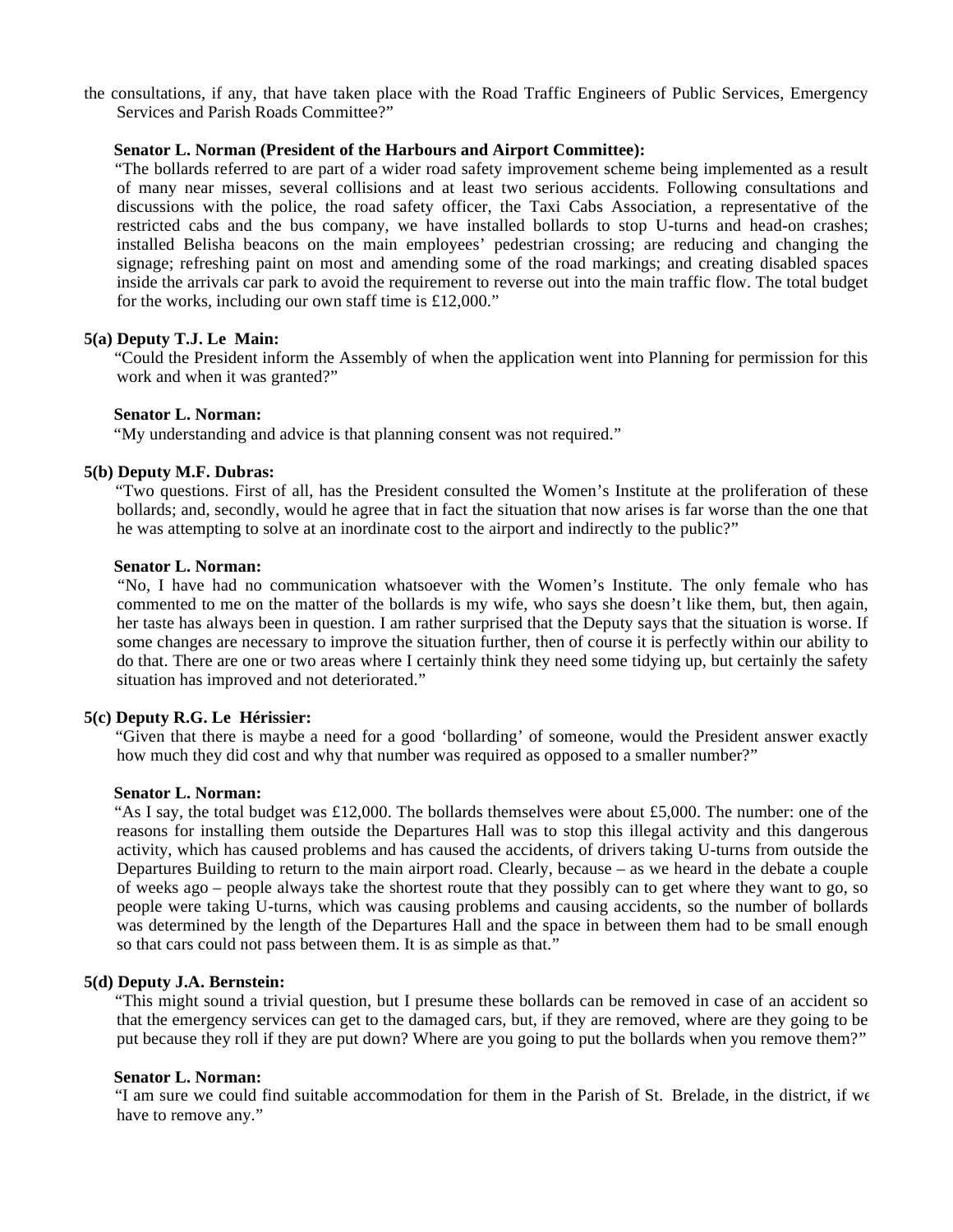## **5(e) The Deputy of St. John:**

 "The President hasn't answered the question. In fact, I was going to come from a similar frame. In the event of a shunting accident at the airport, what relief is there for the vehicles to get out of the flow that would build up? Also, given the event of an accident, have any accidents occurred since the bollards have been put in place? Thirdly, would he give reasons why the bollards in fact don't finish at the end of the Departures Hall? In fact, they go right down for a further 100 yards or thereabouts right around the corner towards the end of the car park? Could he give a reason why, please? Thank you."

## S**enator L. Norman:**

 "I am not sure if I can remember all those questions. I am aware of one accident that has occurred since the bollards were introduced. I am aware of one accident. Members will recall that, just after they were installed, we had that very cold spell and one vehicle, travelling at about 10 miles an hour, hit his brakes and skidded into the bollards, which actually proved to be a safety element, because that avoided him skidding into the oncoming traffic. The bollards reach an area going towards town to avoid vehicles making U-turns or coming out of the short-term car park and turning right across three lanes of traffic. Should a vehicle break down in the single track area, the same situation would apply when a car breaks down in a single track road or leaving a car park. Fortunately, at the airport, we have significant towing equipment, enough to move a 150 tonne aeroplane, so I can assure the Deputy they would have no trouble with a Ford Fiesta or even his  $4 \times 4$ , Sir, i moving it."

## **5(f) The Deputy of St. John:**

 "That is a horrendous reply. Could he answer the question properly? I would like to know if there are any relief points within those bollards so that traffic can keep on moving in the event of an accident."

## **Senator L. Norman:**

"Not so far as I am aware, Sir."

## **The Bailiff:**

 "I had indicated that that was the last question, but the Greffier tells me that the Connétable of St. Lawrence has been signalling from the very start that he wished to ask a supplementary and, as he very rarely does so, I shall let him."

## **5(g) Connétable G. W. Fisher of St. Lawrence:**

It is a very simple question. Did the Committee specifically approve this expenditure or not?"

 **Senator L. Norman:**

"Yes, they did, Sir."

## **6. The Deputy of St. John to the President of the Environment and Public Services Committee:**

 "What problems, if any, have arisen with the Bonne Nuit Sewerage Plant in recent weeks requiring regular tanker visits to the area to remove effluent in response to automatic alarm calls, and what action is to be taken to address the situation to ensure that visitors and local residents visiting the area and using the Café are not inconvenienced?"

## **Senator P.F.C. Ozouf (President of the Environment and Public Services Committee:**

 "The effluent, which is effectively clean water, discharging from the Bonne Nuit Sewerage Treatment Plant, has recently been tankered away instead of discharging to sea because there was a reduction in the usual high quality output from this plant as a result of a reduction in the incoming sewerage load during the early part of the year. The effluent was discharged into the overflow sump located outside the public toilets. The level in this sump was monitored by telemetry and tankers visited to empty it when required. The Department has endeavoured to tanker away this effluent at times which caused least disruption to local visitors and local residents of the area generally as the first call of the day, which is approximately 7.15 in the morning. The Department undertook various improvements to the operation of the plant to enhance its performance. In addition, a major de-sludge of the plant was carried out on 14th March, which involved tanker movements for much of the day. This operation was undertaken in advance of the Easter break to minimise disruption to the residents and visitors in the area. The performance of the plant has now returned to normal and, as of 24th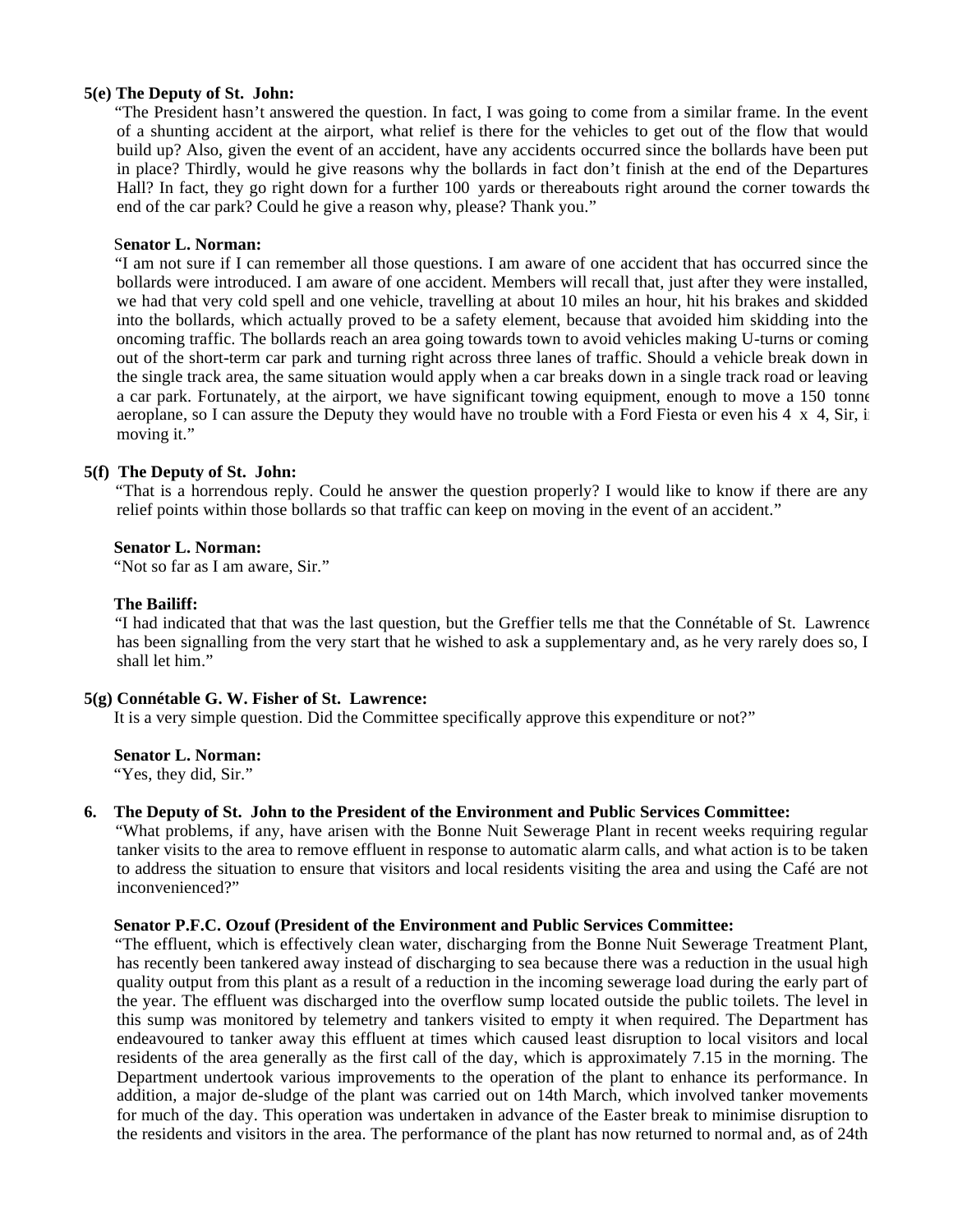March, the effluent has again been to its previous high quality and has been discharged to sea, thus reducing the number of tanking visits to only essential maintenance levels."

#### **The Deputy of St. John:**

"I would like to thank the President for his reply. I am aware that there have been a number of problems down there and they have been trying to keep on top of it, but the residents of the area are concerned. Thank you."

#### **Senator P.F.C. Ozouf:**

"Could I just maybe add that I am aware of the concerns of the residents. I would just remind the Assembly that this plant was put in because another solution for sewerage treatment was actually not possible, as we would have had to build a mains sewer right to Bellozanne. It is innovative technology. We remain confident of its use. It has solved the Bonne Nuit problems and actually the real fundamental reason why there have been problems is there aren't enough properties connected to it. But, with the redevelopment of a property in the area, that is going to change and we hope and expect that there won't be any further problems."

#### **The Bailiff:**

"Well, that concludes question time."

### **Removal of material from the website: Senator E.P. Vibert–P.68/2005**

THE STATES commenced consideration of a proposition of the Economic Development Committee concerning the removal of material from the website: Senator E.P. Vibert, and rejected a proposition of Deputy Guy William John de Faye of St. Helier that, in accordance with Standing Order 46, strangers do withdraw.

Members present voted as follows –

| <b>POUR: 13</b>              | <b>CONTRE: 24</b>            | <b>ABSTAIN: 0</b> |
|------------------------------|------------------------------|-------------------|
| Connétable of St. Clement    | Senator L. Norman            |                   |
| Connétable of Grouville      | Senator F.H. Walker          |                   |
| Deputy R.C. Duhamel $(S)$    | Senator P.V.F. Le Claire     |                   |
| Deputy J.J. Huet (H)         | Senator P.F. Routier         |                   |
| Deputy of St. John           | Senator M.E. Vibert          |                   |
| Deputy F.G. Voisin (L)       | Senator P.F.C. Ozouf         |                   |
| Deputy C.J. Scott Warren (S) | Connétable of St. Saviour    |                   |
| Deputy J.A. Bernstein (B)    | Connétable of St. Brelade    |                   |
| Deputy S.C. Ferguson (B)     | Connétable of St. Peter      |                   |
| Deputy of St. Mary           | Connétable of St. Helier     |                   |
| Deputy of St. Ouen           | Connétable of Trinity        |                   |
| Deputy P.J.D. Ryan (H)       | Connétable of St. Lawrence   |                   |
| Deputy G.W.J. de Faye (H)    | Connétable of St. John       |                   |
|                              | Deputy of Trinity            |                   |
|                              | Deputy A. Breckon (S)        |                   |
|                              | Deputy of St. Martin         |                   |
|                              | Deputy T.J. Le Main(H)       |                   |
|                              | Deputy M.F. Dubras (L)       |                   |
|                              | Deputy G.C.L. Baudains (C)   |                   |
|                              | Deputy J.L. Dorey (H)        |                   |
|                              | Deputy R.G. Le Hérissier (S) |                   |
|                              | Deputy J.A. Martin (H)       |                   |
|                              | Deputy M.A. Taylor $(C)$     |                   |
|                              | Deputy J.A. Hilton (H)       |                   |

THE STATES, following further consideration, rejected a proposition of the Deputy of St. Martin that the States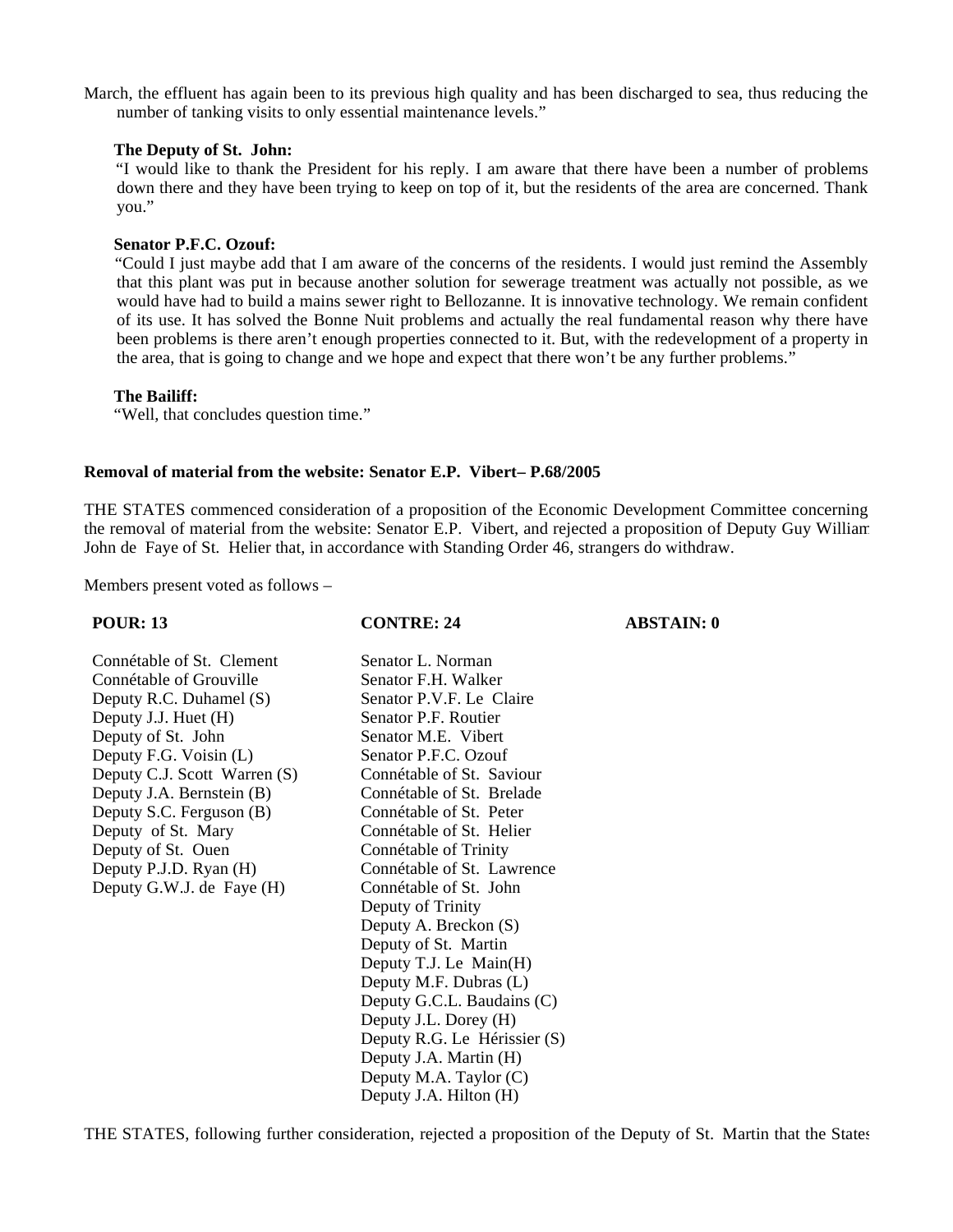move to the consideration of the next item on the Order Paper.

Members present voted as follows –

## **POUR: 14 CONTRE: 28 ABSTAIN: 0**

Senator W. Kinnard<br>
Senator P.V.F. Le Claire<br>
Senator F.H. Walker Senator P.V.F. Le Claire Connétable of St. Peter Senator P.F. Routier Connétable of St. Clement Senator M.E. Vibert Deputy R.C. Duhamel (S) Senator P.F.C. Ozouf Deputy of St. Martin Connétable of St. Martin Deputy of St. John Connétable of St. Ouen Deputy G.C.L. Baudains (C) Connétable of St. Saviour Deputy C.J. Scott Warren (S) Connétable of St. Brelade<br>Deputy R.G. Le Hérissier (S) Connétable of St. Mary Deputy R.G. Le Hérissier (S) Connétable of St. Mary<br>Deputy J.A. Martin (H) Connétable of St. Helier Deputy J.A. Martin (H) Deputy J.A. Bernstein (B) Connétable of Trinity Deputy of St. Peter Connétable of St. Lawrence Deputy G.W.J. de Faye (H) Connétable of Grouville

Connétable of St. John Deputy of Trinity Deputy J.J. Huet (H) Deputy T.J. Le Main (H) Deputy M.F. Dubras (L) Deputy J.L. Dorey (H) Deputy F.G. Voisin (L) Deputy J.B. Fox (H) Deputy S.C. Ferguson (B) Deputy of St. Mary Deputy of St. Ouen Deputy P.J.D. Ryan (H) Deputy M.A. Taylor (C) Deputy J.A. Hilton

THE STATES, adopting a proposition of the Economic Development Committee, whereas the draft Code of Conduct for States members (P.33/2003) approved by the Assembly on 29th April 2003, provided that 'Members should at all times treat other members, officers, and members of the public with respect and courtesy and without malice, notwithstanding the disagreements on issues and policy which were a normal part of the political process', requested Senator E.P. Vibert-

- (1) to observe the requirements of the draft Code of Conduct in respect of any material placed on websites controlled by him, and in particular –
	- (a) to remove from <www.jerseyfsc.com> and any other website controlled by him the current unsubstantiated statements relating to the Director General and Deputy Director General of the Jersey Financial Services Commission as detailed in Appendix 1 of the report dated 22nd March 2005, within 48 hours of this proposition being adopted by the States Assembly;
	- (b) to refrain from using <www.jerseyfsc.com> and any other website under his control to make allegations relating to the Director General and Deputy Director General of the Jersey Financial Services Commission and any other public officer without first raising and substantiating such allegations through the appropriate channels that are available to him and any other States Member;
- (2) to refrain, while he was a member of the States, from using <www.jerseyfsc.com> and any other website under his control which is capable of being confused with the website operated by the Jersey Financial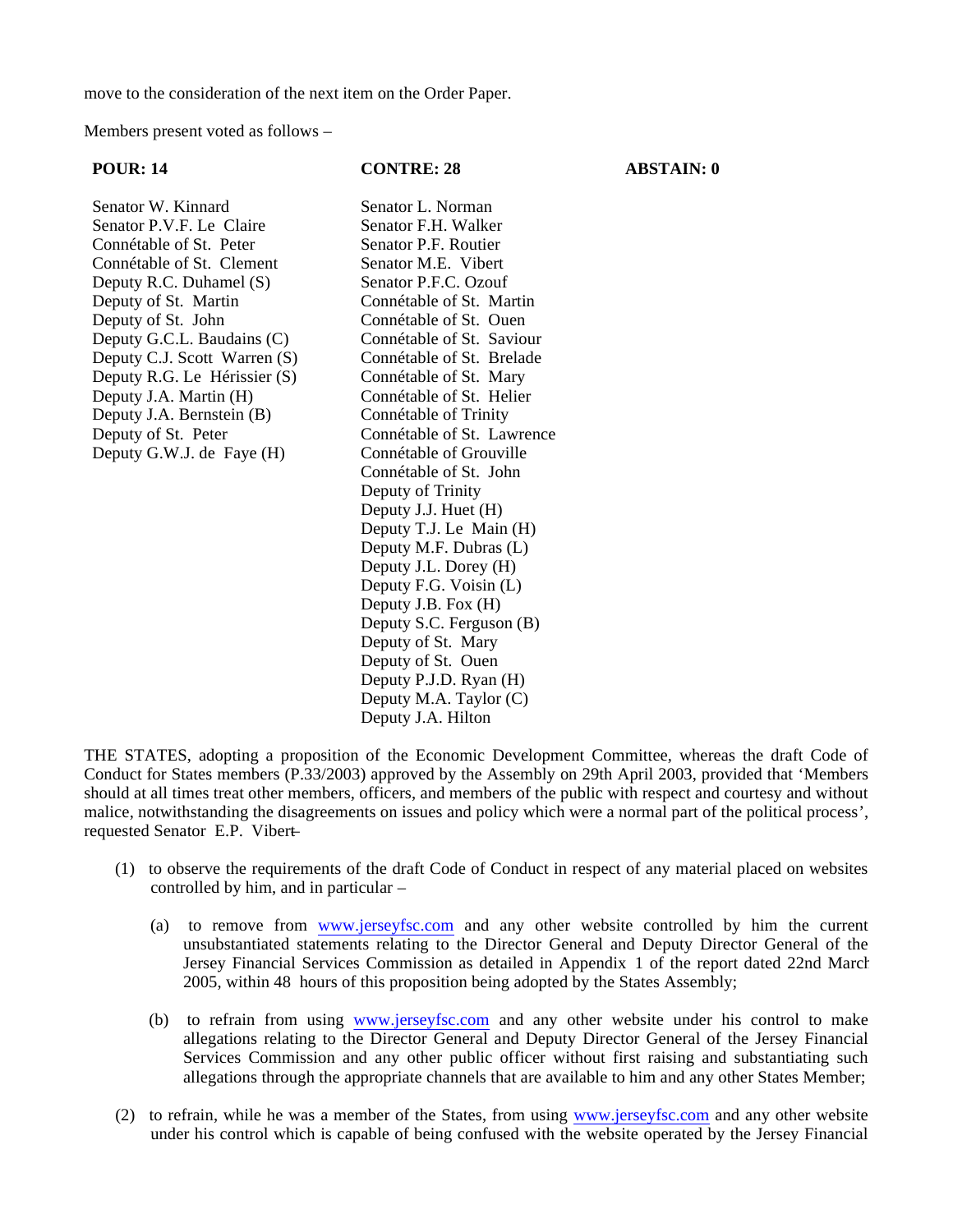Members present voted as follows –

#### **POUR: 34 CONTRE: 5 ABSTAIN: 1**

Senator L. Norman Senator W. Kinnard Deputy R.C. Duhamel (S) Senator F.H. Walker Deputy of St. Martin Deputy R.G. Le Hérissier (S) Deputy G.W.J. de Faye  $(H)$ 

Senator P.F. Routier Deputy G.C.L. Baudains (C) Senator M.E. Vibert<br>Senator P.F.C. Ozouf Connétable of St. Martin Connétable of St. Saviour Connétable of St. Brelade Connétable of St. Mary Connétable of St. Peter Connétable of St. Clement Connétable of St. Helier Connétable of Trinity Connétable of St. Lawrence Connétable of Grouville Connétable of St. John Deputy of Trinity Deputy J.J. Huet (H) Deputy of St. John Deputy T.J. Le Main (H) Deputy M.F. Dubras (L) Deputy J.L. Dorey (H) Deputy F.G. Voisin (L) Deputy C.J. Scott Warren (S) Deputy L.J. Farnham (S) Deputy J.B. Fox (H) Deputy J.A. Bernstein (B) Deputy S.C. Ferguson (B) Deputy of St. Mary Deputy of St. Ouen Deputy P.J.D. Ryan (H) Deputy M.A. Taylor (C) Deputy of St. Peter Deputy J.A. Hilton (H)

## **Draft Bankruptcy (Netting) Contractual Subordination and Non-Petition Provisions) (Jersey) Law 200- P.30/2005**

THE STATES**,** subject to the sanction of Her Most Excellent Majesty in Council, adopted a Law entitled the Bankruptcy (Netting) Contractual Subordination and Non-Petition Provisions) (Jersey) Law 200-.

## **Draft Employment Tribunal (Jersey) Regulations 200- P.36/2005 Comments**

THE STATES, in pursuance of Articles 82 and 104 of the Employment (Jersey) Law 2003, made Regulations entitled the Employment Tribunal (Jersey) Regulations 2005.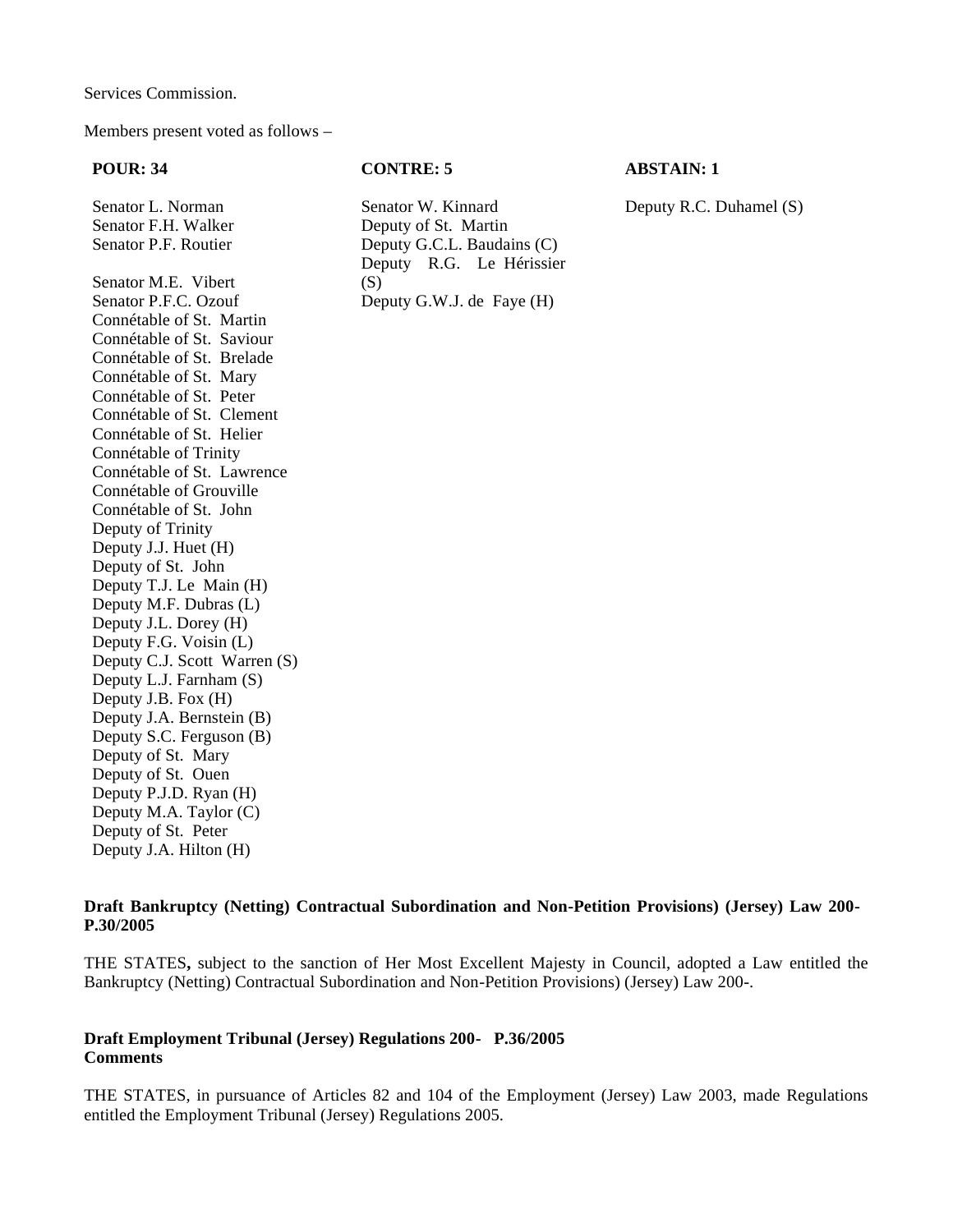## **Maufant Village, St. Martin: transfer of estate roads and footpaths – rescindment – P.51/2004**

THE STATES, adopting a proposition of the Housing Committee, referred to their Act dated 29th July 1980, in which they approved the transfer of ownership of certain estate roads and footpaths in the development at Maufant Village, Maufant, St. Martin and St. Saviour, from the public of the Island to the Parishes of St. Martin and St. Saviour, and authorised the Attorney General and the Greffier of the States to pass the necessary contract in the matter and agreed to rescind the said Act.

## **Field 690A, Maufant, St. Martin: sale of rights – P.20/2005 Comments and Amendments**

THE STATES commenced consideration of a proposition of the Housing Committee concerning Field 690A, Maufant, St. Martin: sale of rights, and adopted an amendment of the Deputy of St. Martin that in paragraph (l for the word "sale", there be substituted the word "gift" and for the words "for the sum of £10 in each case, with each party to bear its respective legal and professional fees" there be substituted the words "with the public to be responsible for all legal and professional fees associated with the transactions".

THE STATES, adopting a proposition of the Housing Committee, as amended –

- (a) approved the sale of rights by the public, as owner of certain estate roadways at Maufant, St. Martin/St. Saviour, by being party to the conveyance of Field 690A, St. Martin, between the own Vernon Alfred de Gruchy and the developer Stephen James Marett, or such nominee as shall be beneficially owned by him, in order to grant the necessary access and service rights to enable the construction of approximately 40 dwellings, subject to the necessary development permissions, for  $\epsilon$ consideration of £100,000 plus £10,000 per unit to be built upon this re-zoned site, as shown on drawing No. 305/04/94 together with the Public's reasonable professional fees;
- (b) approved the gift by the Public of certain roadways, footpaths, landscaped areas and street-lighting at Maufant Village to the parishes of St. Martin and St. Saviour with the public to be responsible for all legal and professional fees associated with the transactions;
- (c) authorised the Attorney General and the Greffier of the States to pass and the Greffier of the States to sign as appropriate on behalf of the Public the said drawing and contracts or agreements as might be necessary; and
- (d) authorised the Treasurer of the States to receive any payments to the public as they became due.

## **Draft Community Provisions (Animal Feeding) (Jersey) Regulations 200- P.27/2005**

THE STATES, in pursuance of Article 2 of the European Communities Legislation (Implementation) (Jersey) Law 1996, made Regulations entitled the Community Provisions (Animal Feeding) (Jersey) Regulations 2005.

## **Draft Fertilisers and Feeding Stuffs (Amendment) (Jersey) Law 200- P.28/2005**

THE STATES, subject to the sanction of Her Most Excellent Majesty in Council, adopted a Law entitled the Fertilisers and Feeding Stuffs (Amendment) (Jersey) Law 200-.

## **Draft Diseases of Animals (Amendment No. 6) (Jersey) Law 200- P.29/2005**

THE STATES, subject to the sanction of Her Most Excellent Majesty in Council, adopted a Law entitled the Diseases of Animals (Amendment No. 6) (Jersey) Law 200.